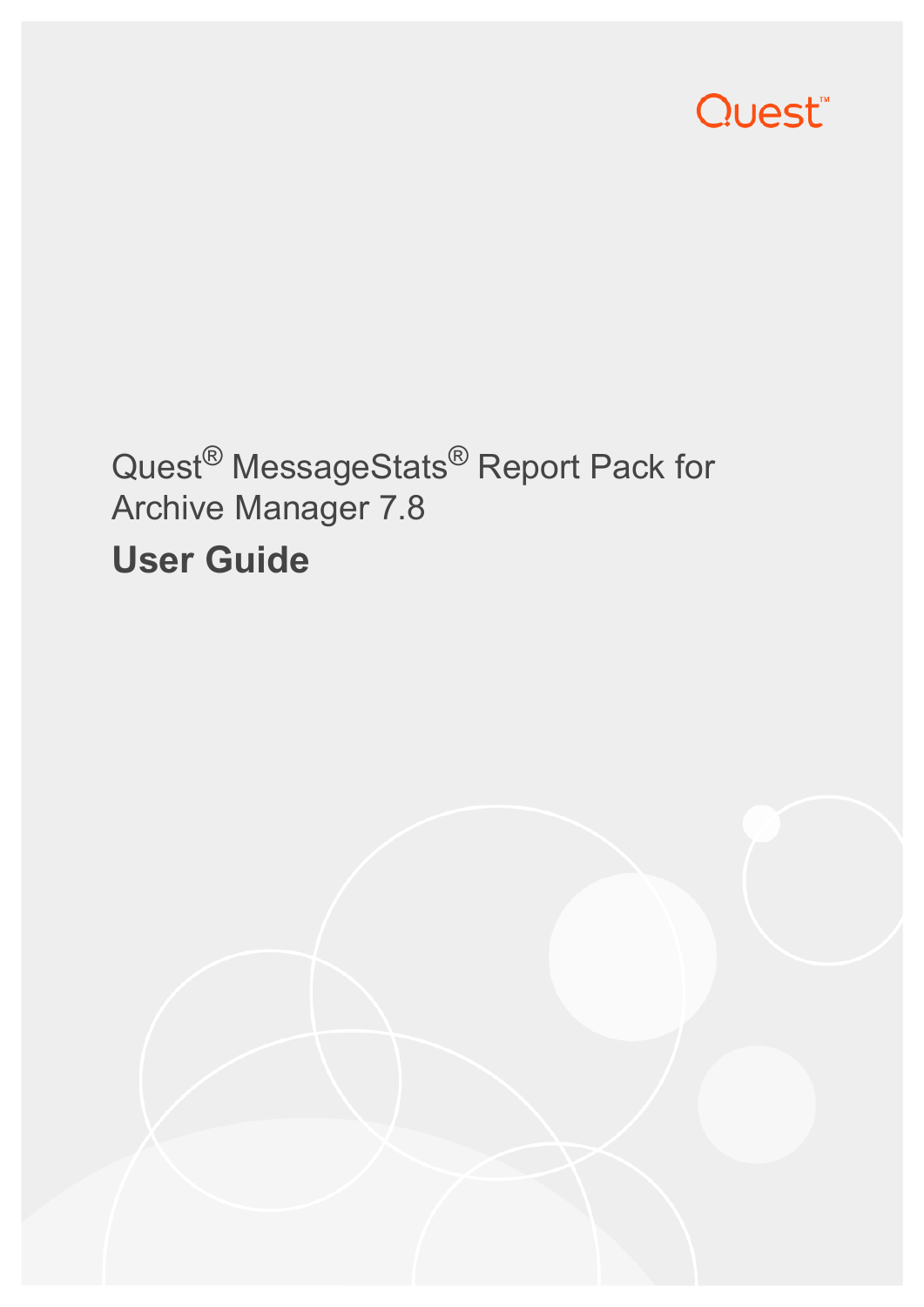#### **© 2021 Quest Software Inc.**

#### **ALL RIGHTS RESERVED.**

This guide contains proprietary information protected by copyright. The software described in this guide is furnished under a software license or nondisclosure agreement. This software may be used or copied only in accordance with the terms of the applicable agreement. No part of this guide may be reproduced or transmitted in any form or by any means, electronic or mechanical, including photocopying and recording for any purpose other than the purchaser's personal use without the written permission of Quest Software Inc.

The information in this document is provided in connection with Quest Software products. No license, express or implied, by estoppel or otherwise, to any intellectual property right is granted by this document or in connection with the sale of Quest<br>Software products. EXCEPT AS SET FORTH IN THE TERMS AND CONDITIONS AS SPECIFIED IN THE LICENSE<br>A EXPRESS, IMPLIED OR STATUTORY WARRANTY RELATING TO ITS PRODUCTS INCLUDING, BUT NOT LIMITED TO, THE IMPLIED WARRANTY OF MERCHANTABILITY, FITNESS FOR A PARTICULAR PURPOSE, OR NON-INFRINGEMENT. IN NO EVENT SHALL QUEST SOFTWARE BE LIABLE FOR ANY DIRECT, INDIRECT, CONSEQUENTIAL, PUNITIVE, SPECIAL OR INCIDENTAL DAMAGES (INCLUDING, WITHOUT LIMITATION, DAMAGES FOR LOSS OF PROFITS, BUSINESS<br>INTERRUPTION OR LOSS OF INFORMATION) ARISING OUT OF THE USE OR INABILITY TO USE THIS DOCUMENT, EVEN IF QUEST SOFTWARE HAS BEEN ADVISED OF THE POSSIBILITY OF SUCH DAMAGES. Quest Software makes no representations or warranties with respect to the accuracy or completeness of the contents of this document and reserves the right to make changes to specifications and product descriptions at any time without notice. Quest Software does not make any commitment to update the information contained in this document.

If you have any questions regarding your potential use of this material, contact:

Quest Software Inc. Attn: LEGAL Dept. 4 Polaris Way Aliso Viejo, CA 92656

Refer to our website [\(www.quest.com](http://www.quest.com)) for regional and international office information.

#### **Patents**

Quest Software is proud of our advanced technology. Patents and pending patents may apply to this product. For the most current information about applicable patents for this product, please visit our website at www.quest.com/legal.

#### **Trademarks**

Quest and the Quest logo are trademarks and registered trademarks of Quest Software Inc. in the U.S.A. and other countries. For a complete list of Quest Software trademarks, please visit our website at [www.quest.com/legal.](http://www.quest.com/legal) Microsoft, Active Directory, ActiveSync, Excel, Lync, and Skype are either registered trademarks or trademarks of Microsoft Corporation in the United States and/or other countries. All other trademarks, servicemarks, registered trademarks, and registered servicemarks are the property of their respective owners.

#### **Legend**

- **WARNING: A WARNING icon indicates a potential for property damage, personal injury, or death.**
- **CAUTION: A CAUTION icon indicates potential damage to hardware or loss of data if instructions are not followed.** Ţ
- **IMPORTANT NOTE**, **NOTE**, **TIP**, **MOBILE**, or **VIDEO:** An information icon indicates supporting information.i

MessageStats Report Pack for Archive Manager User Guide Updated - August 2021 Software Version - 7.8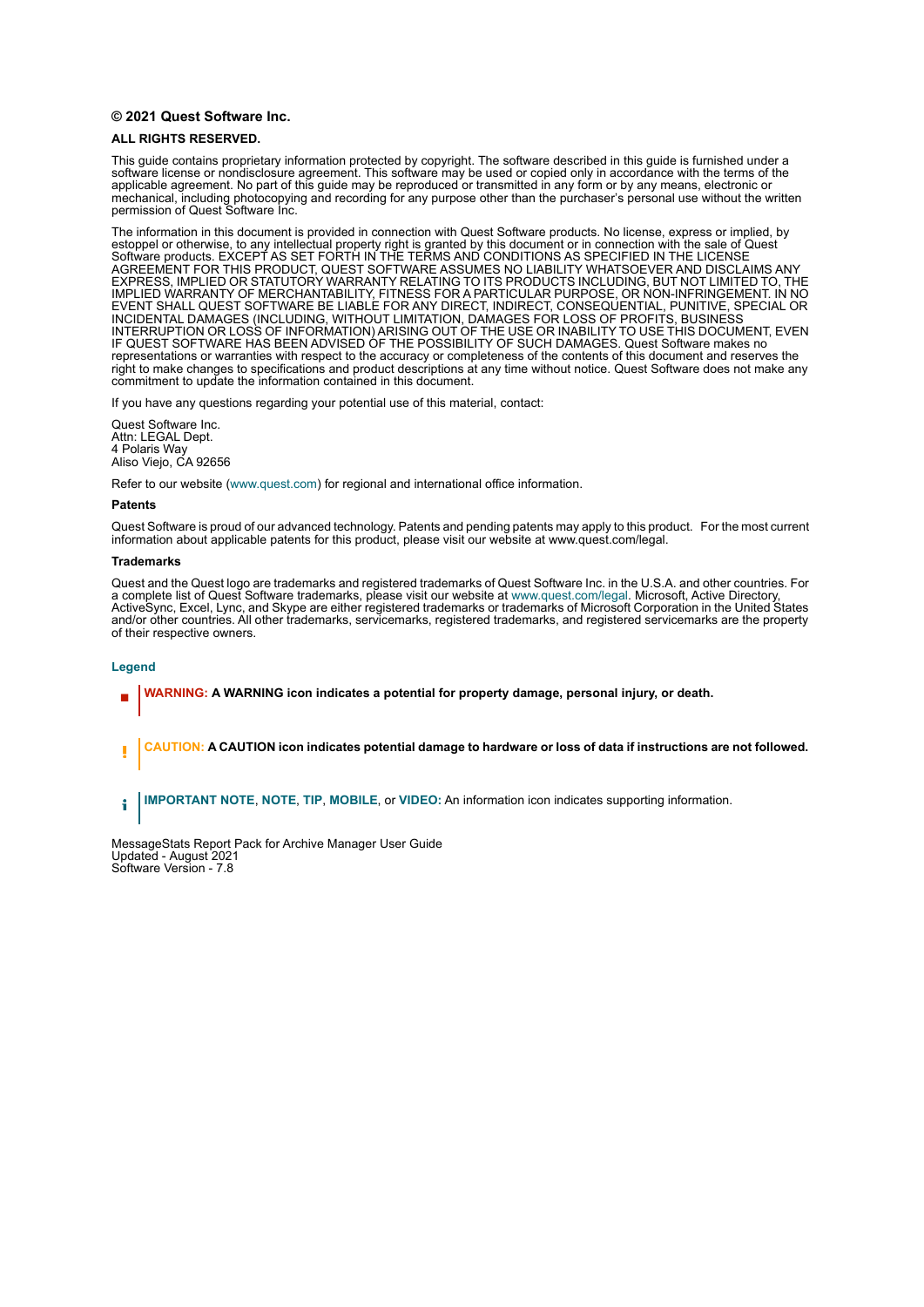# **Contents**

| Tips for the Initial Gathering (and the context of the context of the Initial Gathering context of the United S                                                                                                                |
|--------------------------------------------------------------------------------------------------------------------------------------------------------------------------------------------------------------------------------|
| Managing your Database (and accommunication of the contract of the matrix of the Managing your Database (b) and $\sim$                                                                                                         |
|                                                                                                                                                                                                                                |
|                                                                                                                                                                                                                                |
|                                                                                                                                                                                                                                |
|                                                                                                                                                                                                                                |
|                                                                                                                                                                                                                                |
|                                                                                                                                                                                                                                |
|                                                                                                                                                                                                                                |
|                                                                                                                                                                                                                                |
| Executive Level Reporting (and according of the contract of the contract of the contract of the contract of the contract of the contract of the contract of the contract of the contract of the contract of the contract of th |
|                                                                                                                                                                                                                                |
|                                                                                                                                                                                                                                |
|                                                                                                                                                                                                                                |
|                                                                                                                                                                                                                                |
|                                                                                                                                                                                                                                |
|                                                                                                                                                                                                                                |
|                                                                                                                                                                                                                                |
|                                                                                                                                                                                                                                |
|                                                                                                                                                                                                                                |

MessageStats Report Pack for Exchange ActiveSync 7.8 User Guide ser Guide | 3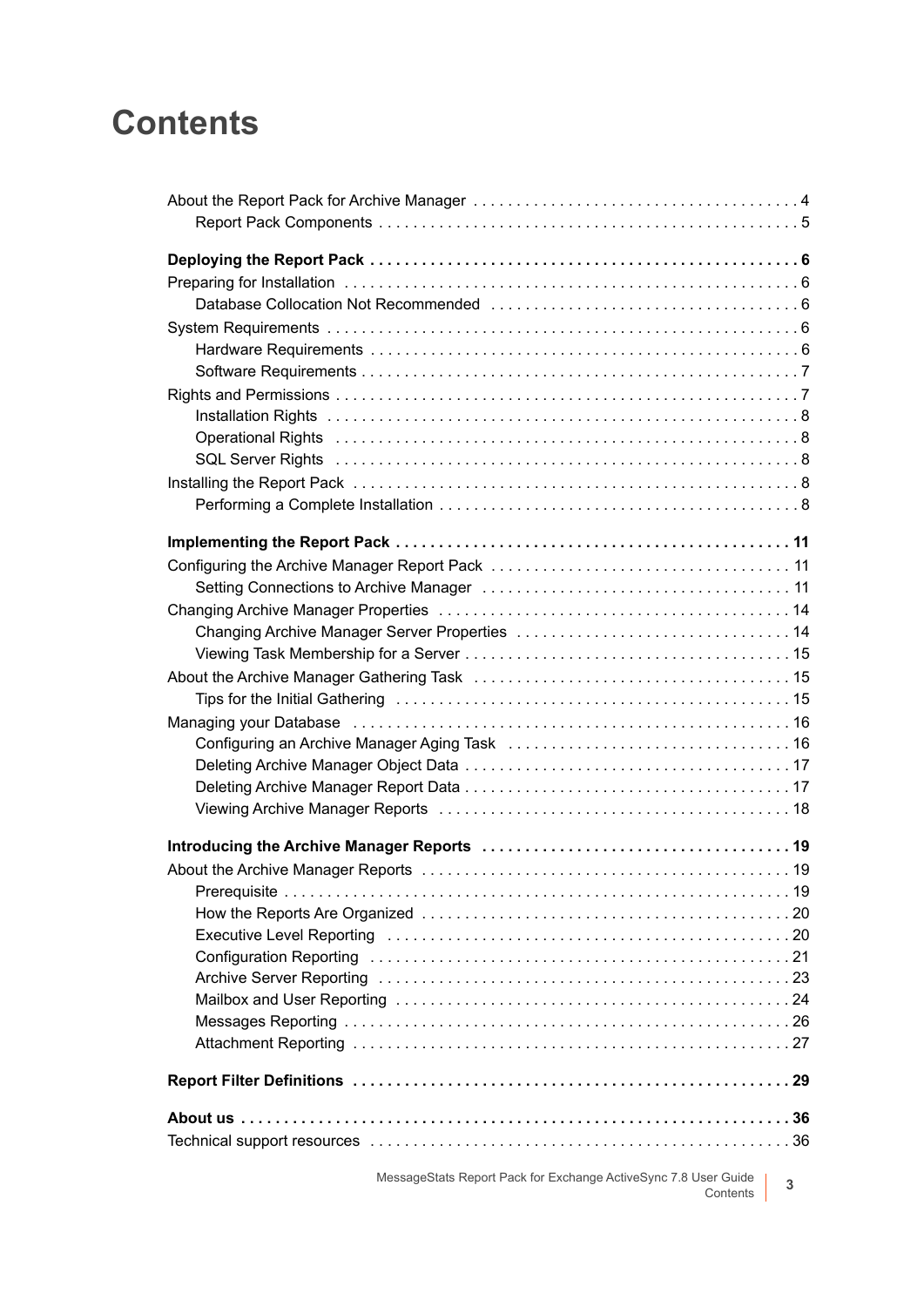# **Report Pack for Archive Manager Overview**

- **•** [About the Report Pack for Archive Manager](#page-3-0)
- **•** [Report Pack Components](#page-4-0)

# <span id="page-3-0"></span>**About the Report Pack for Archive Manager**

Quest Archive Manager is an email archival solution that captures, indexes, and stores messaging data. It is designed to help you control message data volumes, reduce the costs associated with storage management, and quickly produce evidence for compliance purposes.

Quest MessageStats is a data collection and reporting application that gathers and analyzes statistics for large Microsoft Exchange enterprises. MessageStats collects and processes Microsoft Exchange tracking logs and Exchange object usage information from Exchange servers, routing groups, and user-defined regions. It stores the information in a database, which provides content for web-based reports.

The MessageStats Report Pack for Archive Manager expands the core capabilities of MessageStats to include relevant statistics for assessing the current Exchange environment for email archiving and analyzing additional content management information from the Archive Manager database.



**Figure 1. The report pack gathers data from Archive Manager databases, stores the data in the MessageStats database, and provides reports about archived messages.**

**4**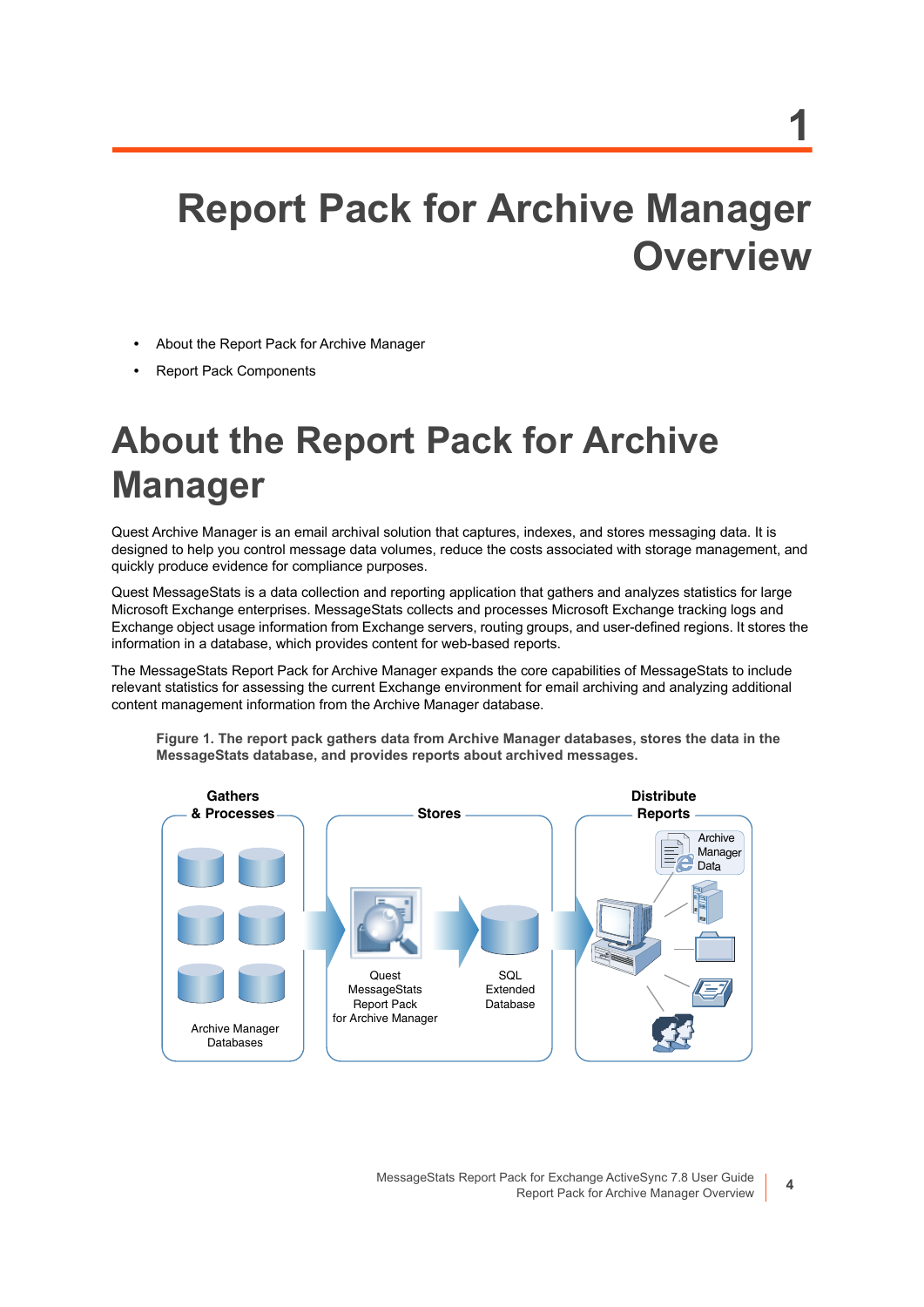# <span id="page-4-0"></span>**Report Pack Components**

The MessageStats Report Pack for Archive Manager is comprised of the following components:

- **•** MMC Console: Extends the MessageStats MMC console to include the Archive Manager node. This component must be installed on the server on which the MessageStats MMC client is installed.
- <span id="page-4-1"></span>**•** Task Processor: The Archive Manager task processor is used to execute the Archive Manager gathering task. The component runs queries on the Archive Manager database and stores statistical information in the MessageStats database. It must be installed on a task execution server on which the MessageStats task processors are installed.
- **•** Database: Extends the MessageStats database to store Archive Manager information. This component must be installed on the computer on which the MessageStats database resides.
- **•** Reports: Archive Manager reports provide detailed information about the emails and attachments that are stored in the Archive Manager database. This component must be installed on the IIS Server on which the MessageStats Reports are installed.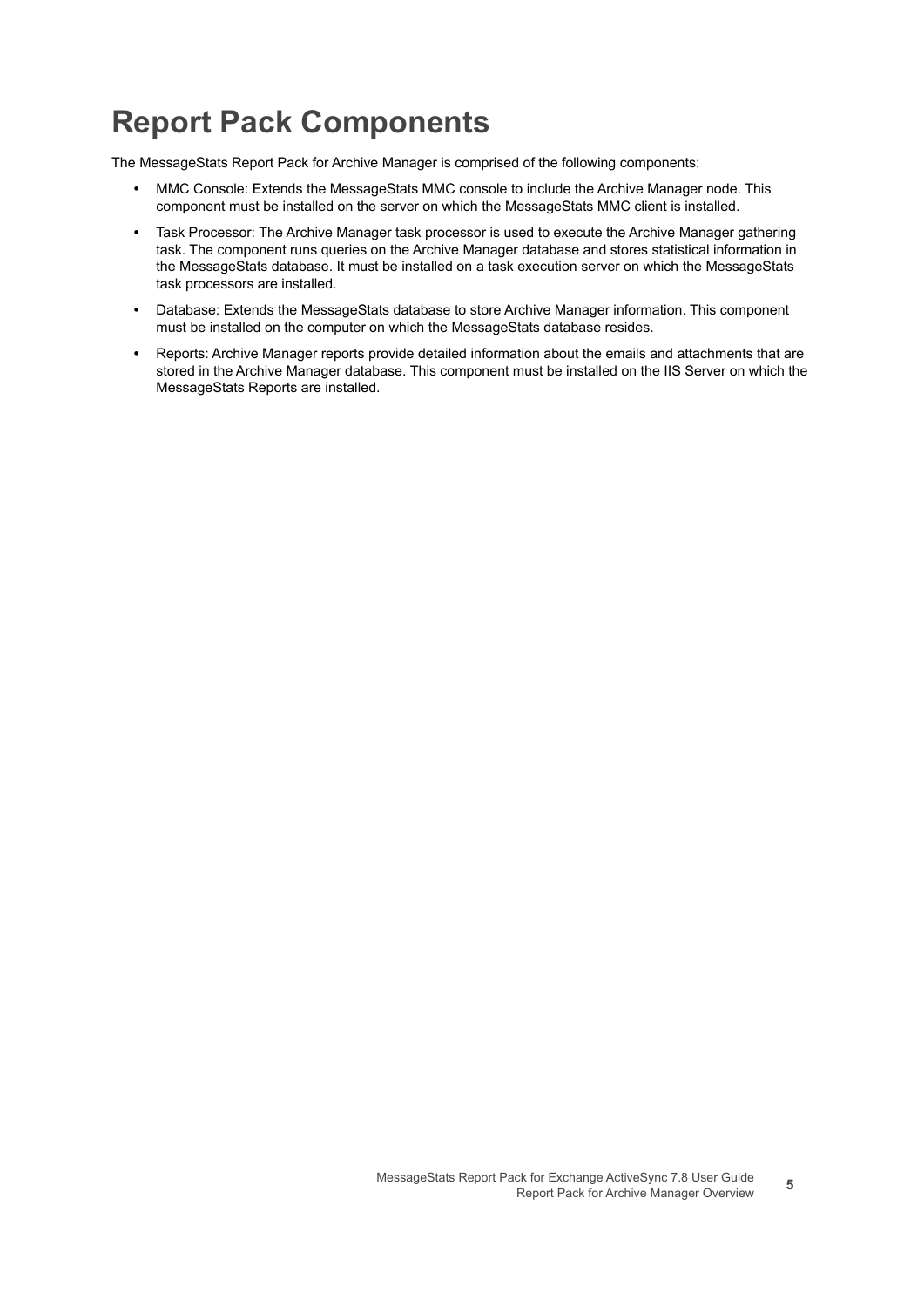# **Deploying the Report Pack**

- <span id="page-5-0"></span>**•** [Preparing for Installation](#page-5-1)
- **•** [System Requirements](#page-5-3)
- **•** [Rights and Permissions](#page-6-1)
- **•** [Installing the Report Pack](#page-7-3)

# <span id="page-5-1"></span>**Preparing for Installation**

When you install the MessageStats, the core MessageStats database is extended to include information that is gathered from Archive Manager. The database is populated with this information when you create and run an Archive Manager gathering task.

The installer also installs the report pack task processor and the new Archive Manager reports, and adds the Archive Manager node to the MessageStats MMC client.

Before you install the report pack, verify that you meet the minimum requirements. You must also have the MessageStats core product installed before you can install the report pack.

# <span id="page-5-2"></span>**Database Collocation Not Recommended**

Quest Software does not support the installation of the MessageStats database on the same SQL Server Instance as the Archive Manager database.

Also, Quest does not recommend that you install MessageStats database on the same SQL server as the Archive Manager database. This scenario can result in a performance impact in your Archive Manager SQL environment.

# <span id="page-5-3"></span>**System Requirements**

The following tables list the general MessageStats Archive Manager Report Pack system requirements, as well as the specific additional system requirements for each component.

# <span id="page-5-4"></span>**Hardware Requirements**

**Table 1. The following table contains the hardware requirements for the report pack:**

| type        | minimum                                                         |
|-------------|-----------------------------------------------------------------|
| Processor   | Pentium 4, running at a minimum speed of 2.4 GHz                |
| <b>RAM</b>  | 2 GB                                                            |
| <b>Disk</b> | 30 MB of free disk space                                        |
| Other       | A monitor capable of supporting a resolution of 1024x768 pixels |

MessageStats Report Pack for Exchange ActiveSync 7.8 User Guide Deploying the Report Pack

**6**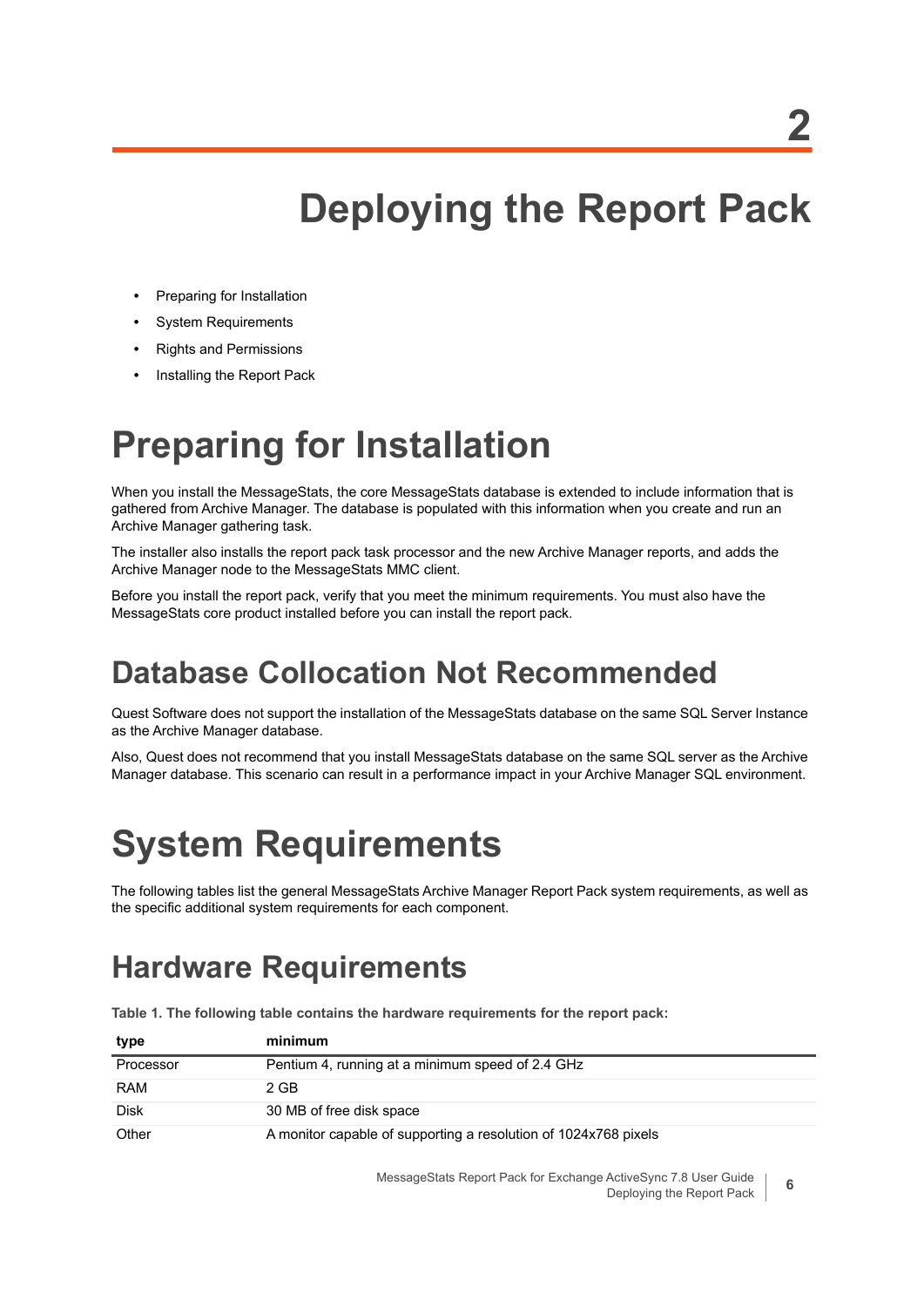# <span id="page-6-0"></span>**Software Requirements**

You install the report pack components on servers on which the core MessageStats components are already installed. You must meet the software requirements for MessageStats. See the *MessageStats Release Notes* for the software requirements for the different MessageStats components.

The following table contains any additional requirements for the report pack:

**Table 2. Minimum software requirements.**

| <b>Type</b> | <b>Minimum requirement</b>                                                                                   |
|-------------|--------------------------------------------------------------------------------------------------------------|
| lis.        | IIS 7.0 or later                                                                                             |
|             | Certain IIS roles services must be enabled. See the Message Stats Quick Start<br>Guide for more information. |
| Other       | Quest MessageStats 7.8                                                                                       |
|             | At least one server running Quest Archive Manager 5.5 or later.                                              |

<span id="page-6-4"></span><span id="page-6-3"></span>**NOTE:** If you are gathering from Japanese or Korean Exchange sources which will write Japanese or Korean characters into the MessageStats database, you must install the East Asian language pack on the computer that hosts the database.

The following table lists the additional software requirements for the MessageStats Archive Manager Report Pack components. If you intend to install two components on one server, that server must meet the requirements for both components.

**Table 3. Distributed component requirements.**

<span id="page-6-2"></span>

| Component                      | <b>Minimum requirement</b>          |
|--------------------------------|-------------------------------------|
| Report pack database schema    | MessageStats database 7.8           |
| Report pack reports            | MessageStats reports 7.8            |
| Report pack task processor     | MessageStats task processors 7.8    |
|                                | MessageStats scheduler service      |
| Report pack MMC client console | MessageStats MMC client console 7.8 |

## **Supported Environments**

The report pack supports the following environments:

**Table 4. Microsoft environment supported by the Archive Manager report pack.**

| <b>Environment</b>      | <b>Versions</b>                                                 |
|-------------------------|-----------------------------------------------------------------|
| Exchange                | Exchange 2010, Exchange 2013, Exchange 2016, and Exchange 2019. |
| Office 365              | Exchange Online                                                 |
| Lync/Skype for Business | Lync 2010, Lync 2013, and Skype for Business 2015.              |

# <span id="page-6-1"></span>**Rights and Permissions**

This section lists the rights and permissions required to install the MessageStats Report Pack for Archive Manager, gather appropriate information, and compile reports.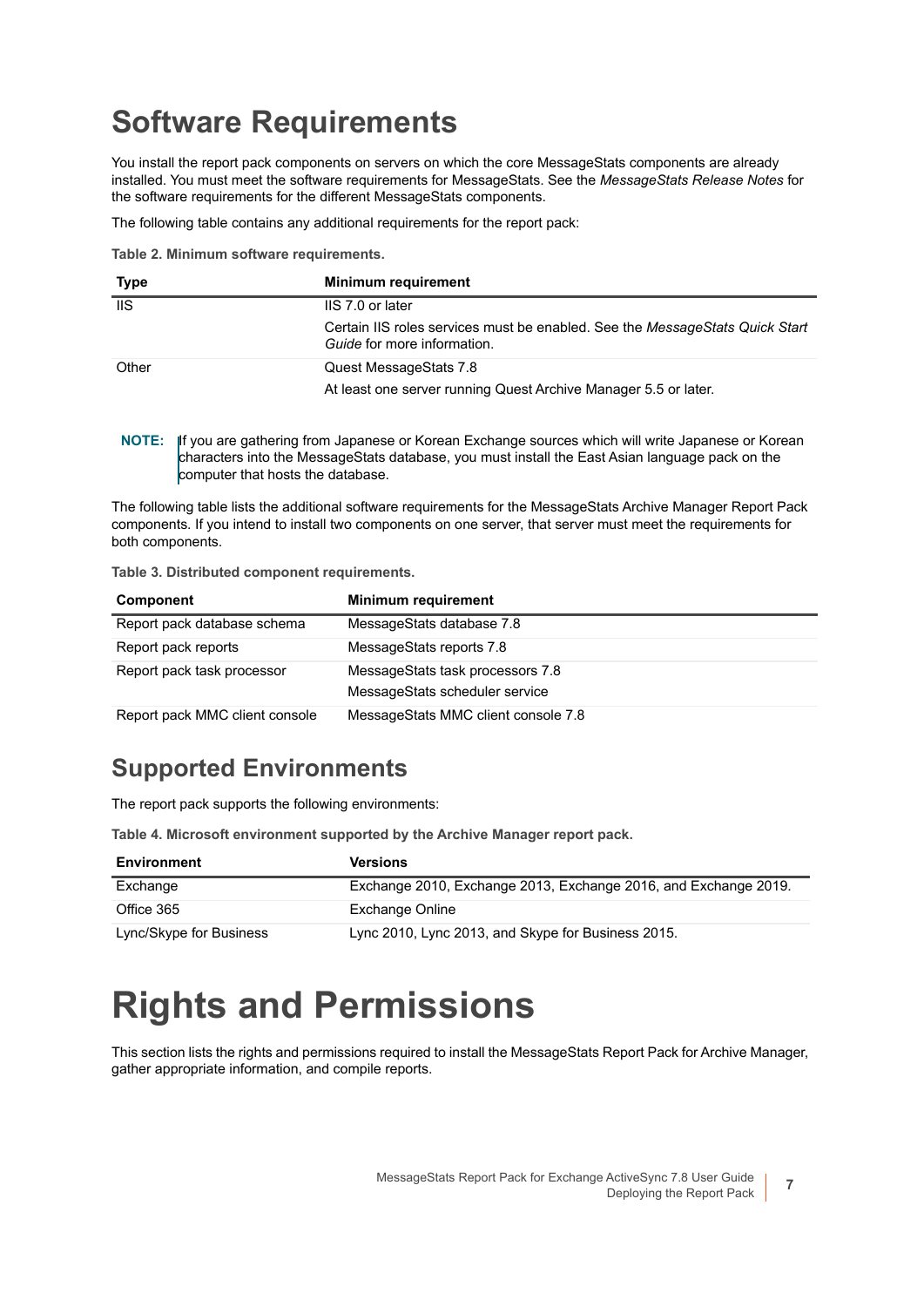# <span id="page-7-0"></span>**Installation Rights**

The following rights are required to install the report pack:

- <span id="page-7-5"></span>**•** Local Administrator rights
- **•** MessageStats Admin rights on the server that houses the MessageStats database

# <span id="page-7-1"></span>**Operational Rights**

The following rights are required to run gathering tasks using the report pack:

- **•** MessageStats Admin rights on the server that houses the MessageStats database
- <span id="page-7-7"></span><span id="page-7-6"></span>**•** Local Administrator rights on the task execution server for task logging

# <span id="page-7-2"></span>**SQL Server Rights**

The following rights are required to allow the report pack to gather data from Archive Manage servers:

- <span id="page-7-8"></span>**•** SQL Administrator rights on the MessageStats SQL server
- **•** The account that is used to connect to the Archive Manager SQL database must have the following database role memberships:
	- **▪** public
	- **▪** db\_datareader
- **•** SQL Authentication must be enabled on the server on which the Archive Manager report pack is installed and on the Archive Manager SQL server to which you are connecting

# <span id="page-7-3"></span>**Installing the Report Pack**

There are three types of installation supported for the report pack:

- <span id="page-7-9"></span>**•** a complete installation (all components are on one server)
- **•** a custom installation (MessageStats Console, Database, and MessageStats Reports reside on separate servers)
- **•** a distributed installation (various components are distributed among more than one server)

A distributed installation can involve the following:

- **•** Distributed task processors (Several servers can run specific gathering tasks).
- **•** Distributed MessageStats Console (the MMC client console snap-in, the Scheduler Service, and the task processors reside on separate servers.)

# <span id="page-7-4"></span>**Performing a Complete Installation**

Before installing the MessageStats Archive Manager Report Pack components, review the minimum requirements and ensure they are met:

**•** All the report pack minimum requirements are met. See ["Hardware Requirements" on page 6](#page-5-4) and [Software](#page-6-0)  [Requirements on page 7](#page-6-0).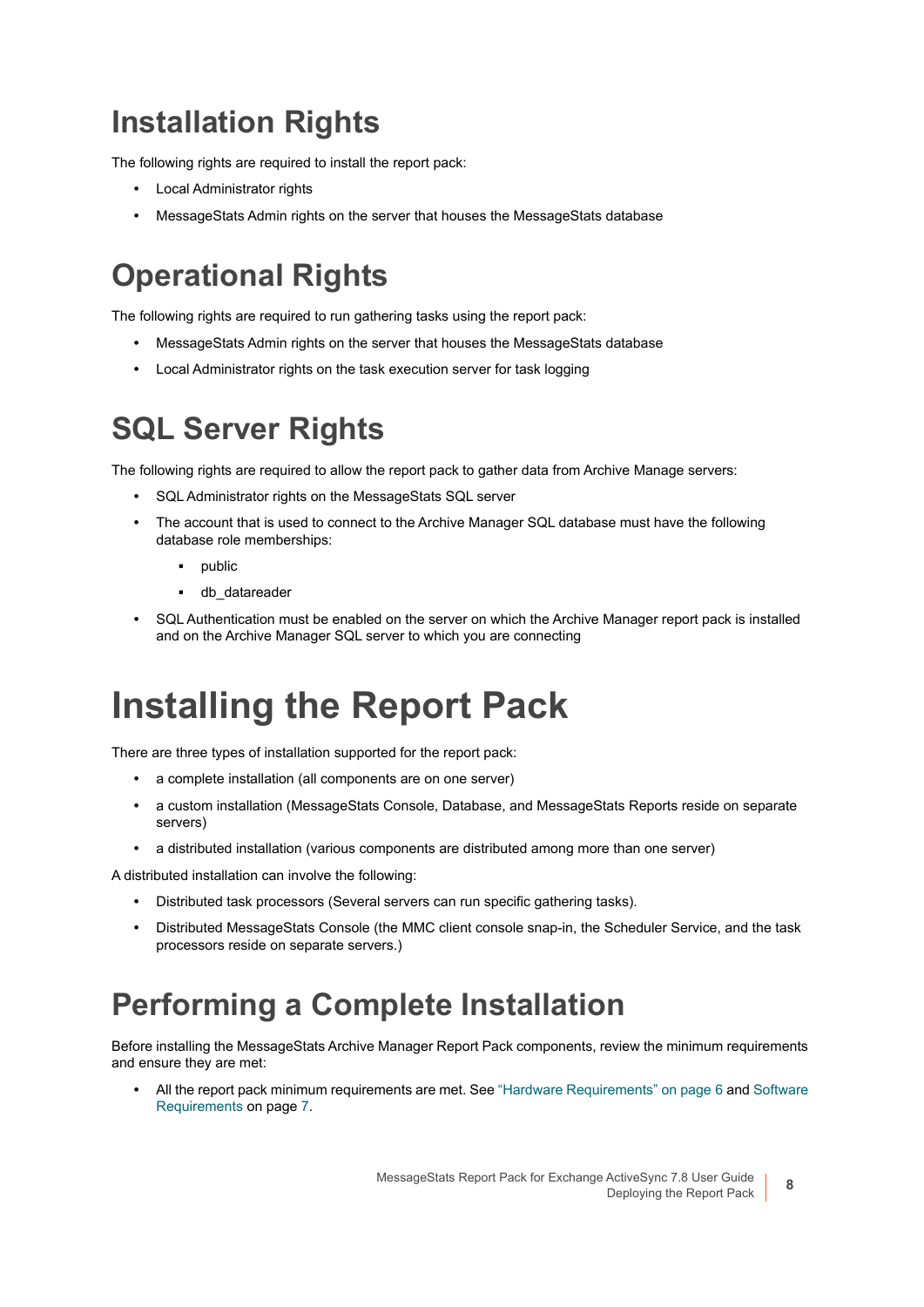**•** All the report pack rights and permission requirements are granted to the appropriate accounts. See [Rights](#page-6-1)  [and Permissions on page 7.](#page-6-1)

### *To install the report pack*

- 1 Log on to your system using MessageStats service account.
	- 1 Double-click the **autorun.exe** file and select the **Install** tab.
	- 2 Select the **Archive Manager** link.
	- 3 Read the license agreement, select the **I accept the license agreement** check box and click **Next**.
	- 4 Select the features that you want to install and click **Next**.
	- 5 Verify the folder in which the report pack is to be installed and click **Next**.
	- 6 Verify the SQL instance (MessageStats database) on which you are installing the report pack database components and click **Next**.
	- 7 Click **Next** to begin the installation.
	- 8 When the installation is complete, click **Finish**.

## **About Distributed Installations**

MessageStats Report Pack for Archive Manager allows you to spread your gathering activity to appropriate geographic locations. The most common scenario is to use a separate MessageStats server and task processor servers.

In this type of deployment, data from the remote Exchange servers is processed by the local task processor. Then the report-ready data is transferred to the MessageStats Database Server and stored in the database. This minimizes network traffic by eliminating the need to copy all the data from the remote servers.

The MMC client console might be installed on a MessageStats administrator's workstation or laptop. The administrator can create tasks and view logs, but task scheduling and gathering are carried out at another location with more robust resources.

The Report Pack for Archive Manager supports MessageStats distributed installations. When you install the report pack, you must install the various components (such as the task processors, reports, and MMC client) on the MessageStats server that performs the corresponding role in MessageStats.

The following table lists the components in the order they are recommended to be installed on the computers with different roles.

**Table 5. Components and installation order.**

| <b>Role</b>                   | <b>Component</b>                            |  |  |  |  |
|-------------------------------|---------------------------------------------|--|--|--|--|
| MessageStats Server (complete | MessageStats database                       |  |  |  |  |
| installation)                 | MessageStats Reports                        |  |  |  |  |
|                               | MessageStats Console components, including: |  |  |  |  |
|                               | MMC client console<br>$\bullet$             |  |  |  |  |
|                               | Scheduler service<br>٠                      |  |  |  |  |
|                               | Task processors<br>$\bullet$                |  |  |  |  |
|                               | Archive Manager Report Pack task processor  |  |  |  |  |
|                               | Archive Manager Report Pack database schema |  |  |  |  |
|                               | Archive Manager Report Pack reports         |  |  |  |  |
|                               |                                             |  |  |  |  |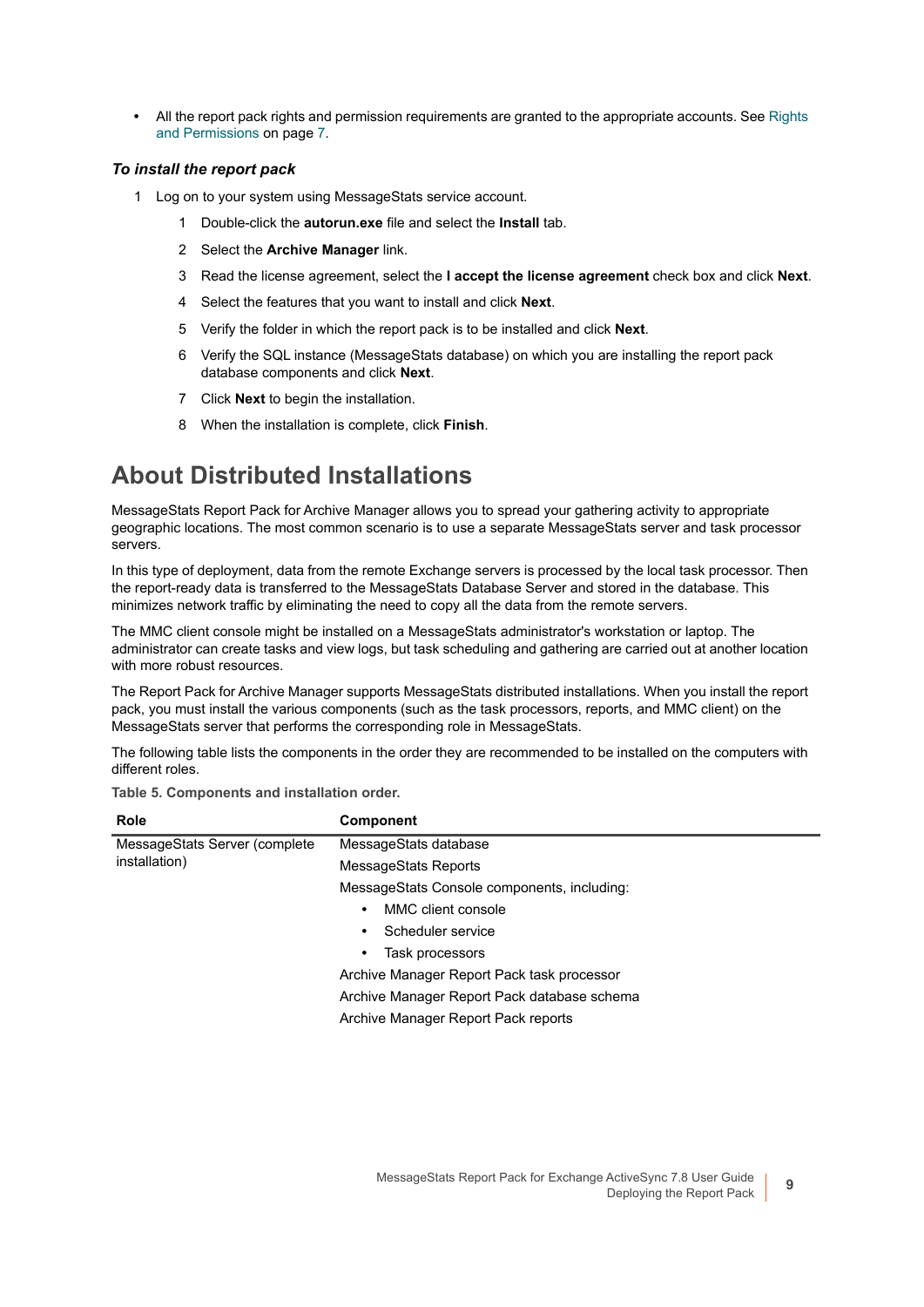**Table 5. Components and installation order.**

| <b>Role</b>                  | <b>Component</b>                                |
|------------------------------|-------------------------------------------------|
| MessageStats task processors | MessageStats console components, including:     |
|                              | task processors<br>٠                            |
|                              | Archive Manager Report Pack task processor<br>٠ |
| MessageStats Client Console  | MessageStats console components, including:     |
|                              | MMC client console<br>٠                         |
|                              | Archive Manager Report Pack MMC client console  |

For more information about distributed installations, see the *MessageStats Quick Start Guide.*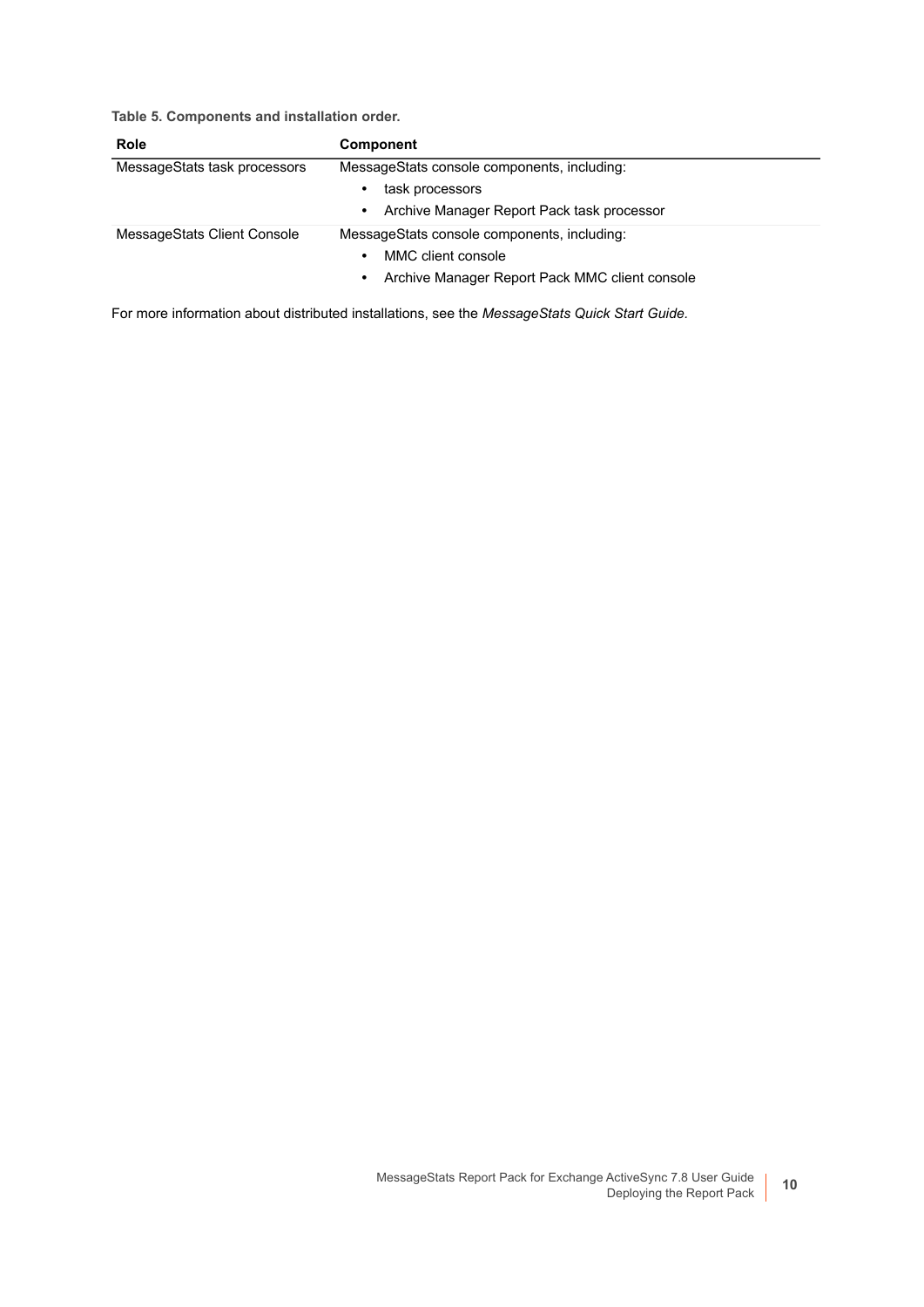# **Implementing the Report Pack**

- <span id="page-10-0"></span>**•** [Configuring the Archive Manager Report Pack](#page-10-1)
- **•** [Setting Connections to Archive Manager](#page-10-2)
- **•** [About the Archive Manager Gathering Task](#page-14-1)
- **•** [Managing your Database](#page-15-0)
- **•** [Viewing Archive Manager Reports](#page-17-0)

# <span id="page-10-1"></span>**Configuring the Archive Manager Report Pack**

Before you create your Archive Manager gathering task, you must set up a connection to each of the Archive Manager database instances from which you want to gather information.

As part of the connection definition, you need a user account that has full SQL administrator rights on the Archive Manager SQL database.

After you have created connections to the Archive Manager databases, you create a gathering task to collect information from the databases.

# <span id="page-10-2"></span>**Setting Connections to Archive Manager**

As part of the initial configuration for the report pack, you must set up a connection to any Archive Manager SQL database instances from which you want to retrieve data.

When you set up the initial connection to the Archive Manager SQL database, you specify a user account and password. The user account is required for those reports which require direct access the Archive Manager database. The account must have SQL administrator rights to the server that hosts the database.

#### *To connect to an Archive Manager SQL database*

- <span id="page-10-3"></span>1 Navigate to the Archive Manager node, right-click and select **Connect**.
- 2 Enter the name of the server that hosts the Archive Manager database.
- 3 Click **...** beside the Archive Manager SQL Connection string box.

The Data Link Properties dialog is displayed.

On this dialog, you define the OLE DB driver type for the data and also specify the user account that is to be used to directly access the Archive Manager database for real-time reports.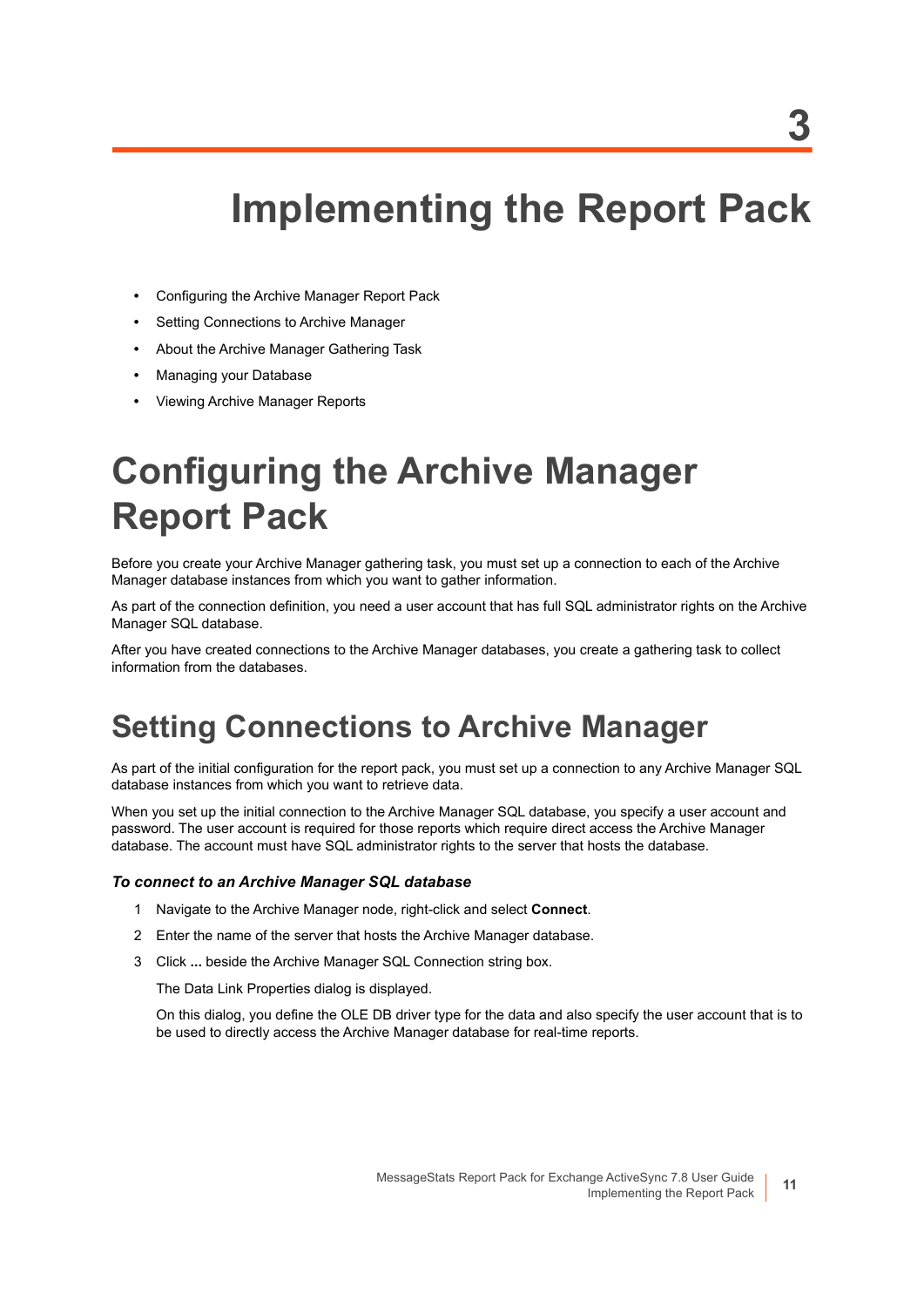|          | 哪 Data Link Properties                                 |          |     |        |      |   |
|----------|--------------------------------------------------------|----------|-----|--------|------|---|
| Provider | Connection                                             | Advanced | All |        |      |   |
|          | Select the data you want to connect to:                |          |     |        |      |   |
|          | OLE DB Provider(s)                                     |          |     |        |      | ۸ |
|          | Microsoft Jet 4.0 OLE DB Provider                      |          |     |        |      |   |
|          | Microsoft OLE DB Driver for SQL Server                 |          |     |        |      |   |
|          | Microsoft OLE DB Provider for Analysis Services 14.0   |          |     |        |      |   |
|          | Microsoft OLE DB Provider for DTS Packages             |          |     |        |      |   |
|          | Microsoft OLE DB Provider for ODBC Drivers             |          |     |        |      |   |
|          | Microsoft OLE DB Provider for Oracle                   |          |     |        |      |   |
|          | Microsoft OLE DB Provider for Search                   |          |     |        |      |   |
|          | Microsoft OLE DB Provider for SQL Server               |          |     |        |      |   |
|          | Microsoft OLE DB Simple Provider<br><b>MSDataShape</b> |          |     |        |      |   |
|          | OLE DB Provider for Microsoft Directory Services       |          |     |        |      |   |
|          | OLE DB Provider for SQL Server Integration Services    |          |     |        |      |   |
|          | SQL Server Native Client 11.0                          |          |     |        |      |   |
|          | SQL Server Replication OLE DB Provider for DTS         |          |     |        |      |   |
|          |                                                        |          |     |        |      |   |
|          |                                                        |          |     |        | Next |   |
|          |                                                        |          |     |        |      |   |
|          |                                                        |          |     |        |      |   |
|          |                                                        | OK       |     | Cancel | Help |   |

- 4 Select **Microsoft OLE DB Driver for SQL Server** as the type data to which you are connecting.
- 5 Click **Next**.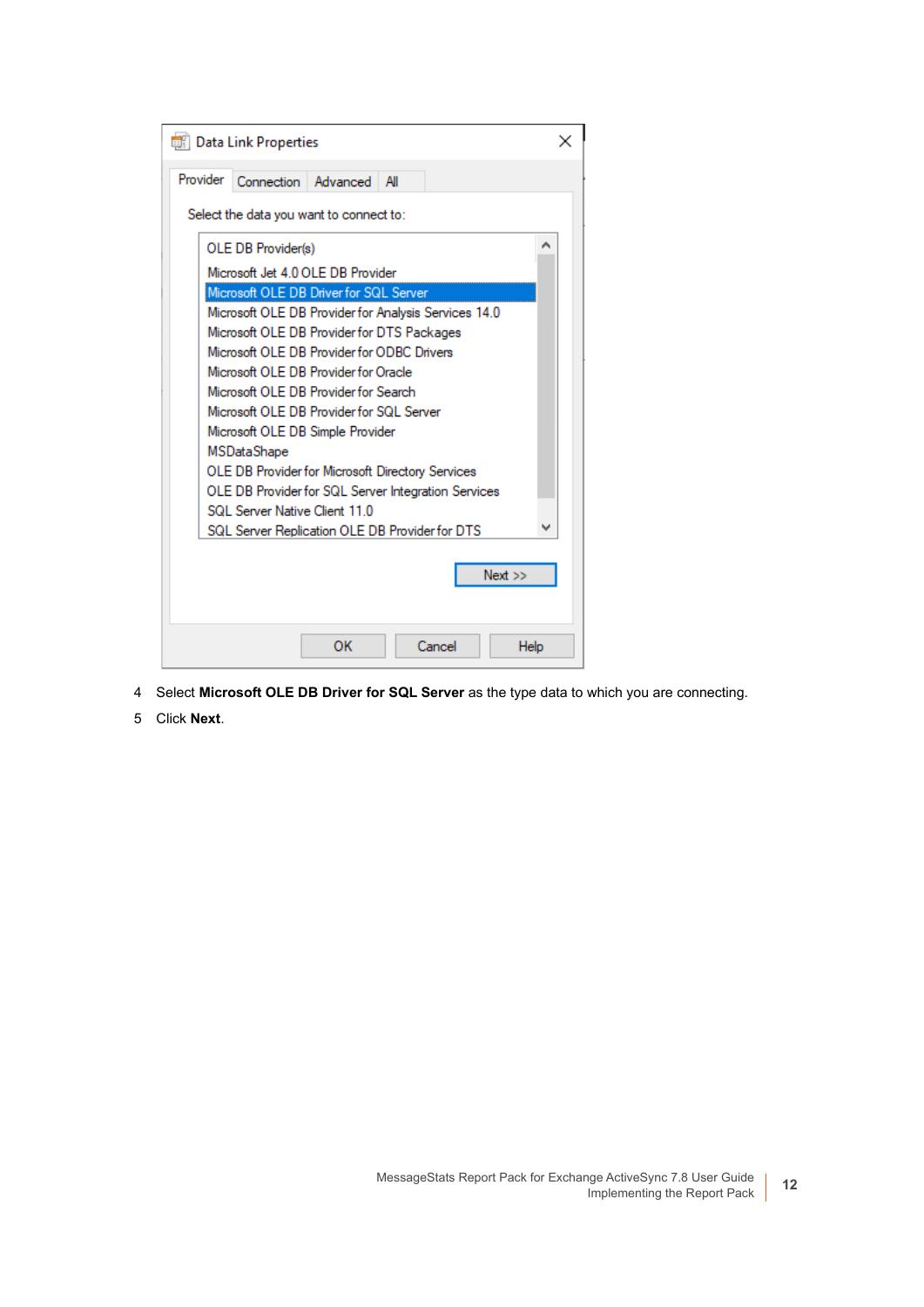|            | <b>ill</b> Data Link Properties               |                |     |                |                        | ×                            |
|------------|-----------------------------------------------|----------------|-----|----------------|------------------------|------------------------------|
| Provider   | Connection Advanced                           |                | All |                |                        |                              |
|            | 1. Select or enter a server name:             |                |     |                |                        |                              |
|            | <b>AMSERVER</b>                               |                |     | $\checkmark$   |                        | Refresh                      |
|            | 2. Enter information to log on to the server: |                |     |                |                        |                              |
|            | SQL Server Authentication                     |                |     |                |                        |                              |
|            | Server SPN:                                   |                |     |                |                        |                              |
| User name: |                                               | <b>AMAdmin</b> |     |                |                        |                              |
| Password:  |                                               |                |     |                |                        |                              |
|            | <b>Blank password</b>                         |                |     |                |                        | $\vee$ Allow saving password |
|            | Use strong encryption for data                |                |     |                |                        | Trust server certificate     |
|            | 3. O Select the database:                     |                |     | ArchiveManager |                        |                              |
|            | ) Attach a database file as a database name:  |                |     |                |                        |                              |
|            |                                               |                |     |                |                        |                              |
|            | Using the filename:                           |                |     |                |                        |                              |
|            |                                               |                |     |                |                        |                              |
|            | Change Password                               |                |     |                | <b>Test Connection</b> |                              |
|            |                                               | ОΚ             |     | Cancel         |                        | Help                         |

- 6 Enter the server name for the Archive Manager SQL server.
- 7 Select **SQL Server Authentication** in the drop-down list.
- 8 Enter a user name and password for an account that has full SQL administrator rights on the Archive Manager database server.

**NOTE:** The account that is used to connect to the Archive Manager SQL database must have the i following database role memberships:

- <span id="page-12-1"></span><span id="page-12-0"></span>**•** public
- **•** db\_datareader

9 Click **Select the database** and select the Archive Manager SQL database name.

**NOTE:** SQL Authentication must be enabled on the server on which the Archive Manager report pack f. is installed and on the Archive Manager SQL server to which you are connecting.

- 10 Click **OK**.
	- a If you want, you can change the value for the default Archive Mailbox Quota.
		- This value is used by the Archive Mailboxes Over Quota report to identify mailboxes that exceed the value that is specified here.
- 11 Click **OK**.

The Archive Manager servers to which you are connected are displayed under the Archive Manager treeview in the MessageStats console.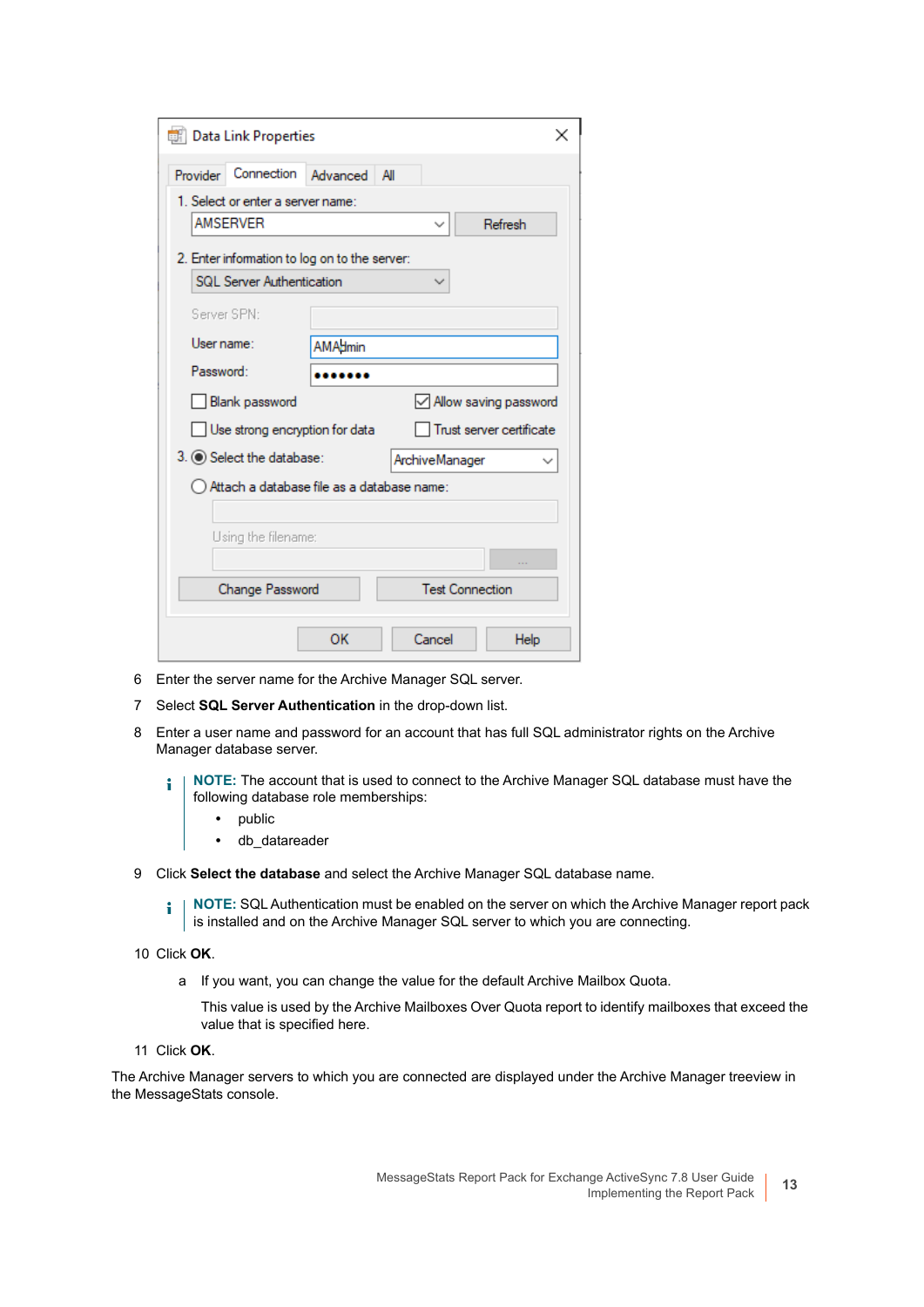

# <span id="page-13-0"></span>**Changing Archive Manager Properties**

If, after initial configuration, you need to modify the connection to an Archive Manager server instance, you can use the Archive Manager Server Properties page.

#### *To access the Archive Manager Server property pages*

- 1 Expand the Archive Manager node and select a server in the treeview.
- 2 Right-click and select **Properties**.
- 3 Select the tab for the properties page that you want.

## <span id="page-13-1"></span>**Changing Archive Manager Server Properties**

<span id="page-13-2"></span>You can use the Archive Manager Server Properties tab to update the connection string for an Archive Manager database instance, or to change the mailbox quota that is set for Archive Manager reporting purposes.

For more information about the connection string settings for connecting to the Archive Manager database instance, see ["Setting Connections to Archive Manager" on page 11.](#page-10-2)

## **About the Storage Quotas**

<span id="page-13-3"></span>The value that you specify in the Archive Mailbox Quota box is used in the Archive Mailboxes Over Quota report. The report lists the archived Exchange mailboxes for which the amount of stored data is greater than the storage quota that you specified for the Archive Manager server.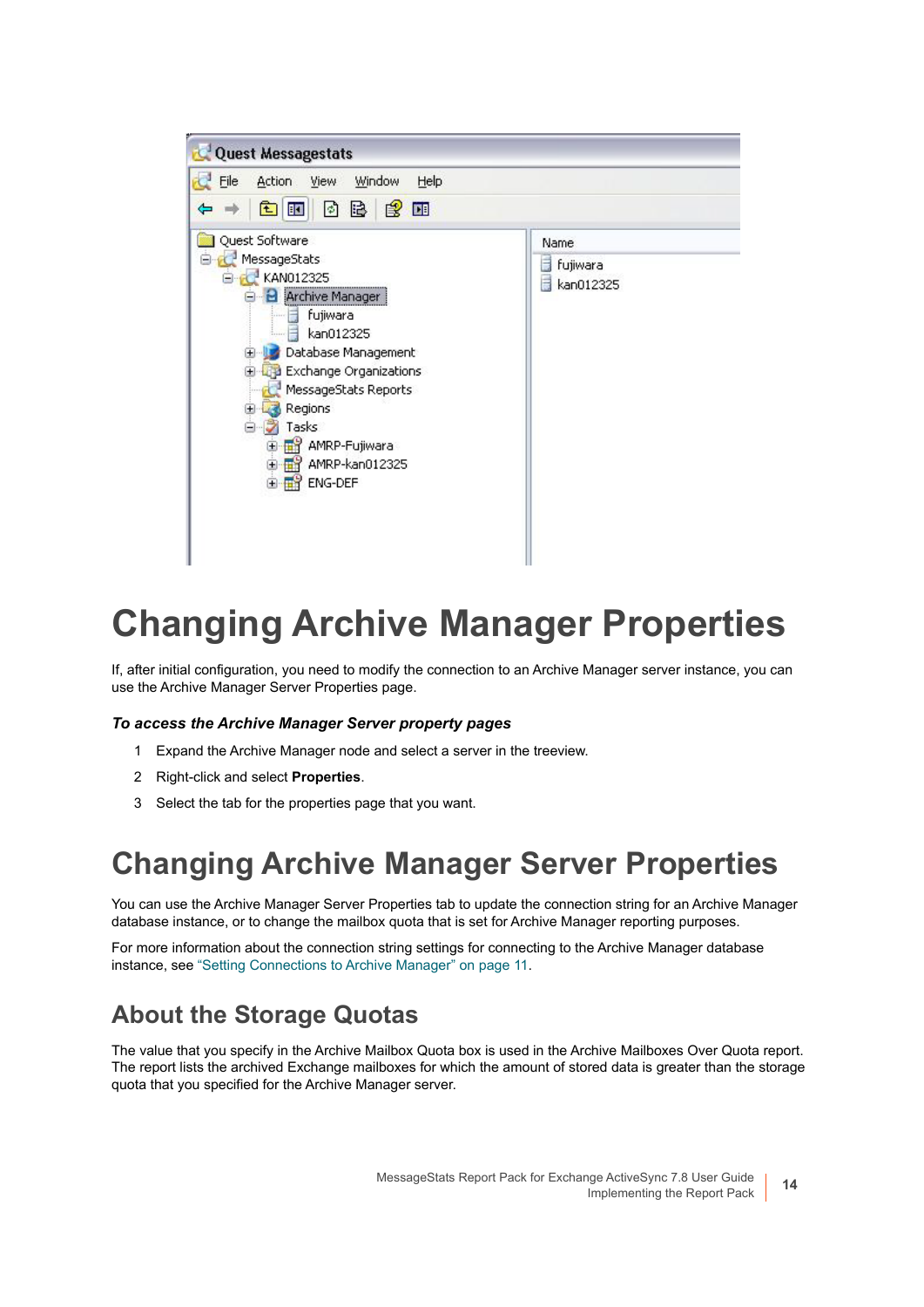# <span id="page-14-0"></span>**Viewing Task Membership for a Server**

<span id="page-14-5"></span>The Task Membership tab shows the gathering tasks to which the Archive Manager server belongs. You can review this list to determine whether you are collecting all the information that you require to produce meaningful reports.

The Task Membership page provides basic information about the task, such as the user credentials that are used to run the task, the regular schedule for the task, and the next scheduled run of the task (in both local and UTC time).

# <span id="page-14-1"></span>**About the Archive Manager Gathering Task**

Tasks specify which information is gathered from the Archive Manager database instances and how often the gathering is repeated. To gather the data required for the Archive Manager reports, you must configure an Archive Manager gathering task.

You can create an Archive Manager task only at the individual Archive Manager server level. You cannot create an Archive Manager task at the Exchange organization level.

<span id="page-14-4"></span>The report pack requires that a gathering task be run every 24 hours. You can schedule the Archive Manager Data gathering task to run any time you want. The gathering queries the Archive Manager SQL database, and should be scheduled to run when Archive Manager is not busy.

# <span id="page-14-2"></span>**Tips for the Initial Gathering**

For the initial task gathering, it is best practice to schedule the task to run on a weekend if your Archive Manager database is large.

<span id="page-14-3"></span>You can also use the Task Date Range page to incrementally collect historical data from the Archive Manager database and reduce the initial gathering load. For example, you could create an Archive Manager Data gathering task to gather data for the month of January. After the task has successfully completed, you could modify the date range properties for the task to gather data for the month of February, and then run the task again.

## **Prerequisites**

Before you create an Archive Manager gathering task, the MessageStats Default Gathering task should have completed so there is data available to populate the reports.

### *To create an Archive Manager gathering task*

- 1 Expand the Archive Manager node and select a server.
	- If you have only one Task Execution Server, the server box is read-only.
- 2 Right-click and select **Create Task**.
- 3 In the Template box, select **Archive Manager Data** and click **Next**.
- 4 Specify the date range for the data to be gathered:
	- **▪** To gather the most recent data, select **Most Recent** and enter the number of days back that data should be gathered.
	- **▪** To gather data within a specified date range, select **Custom** and select the start and end dates for the range.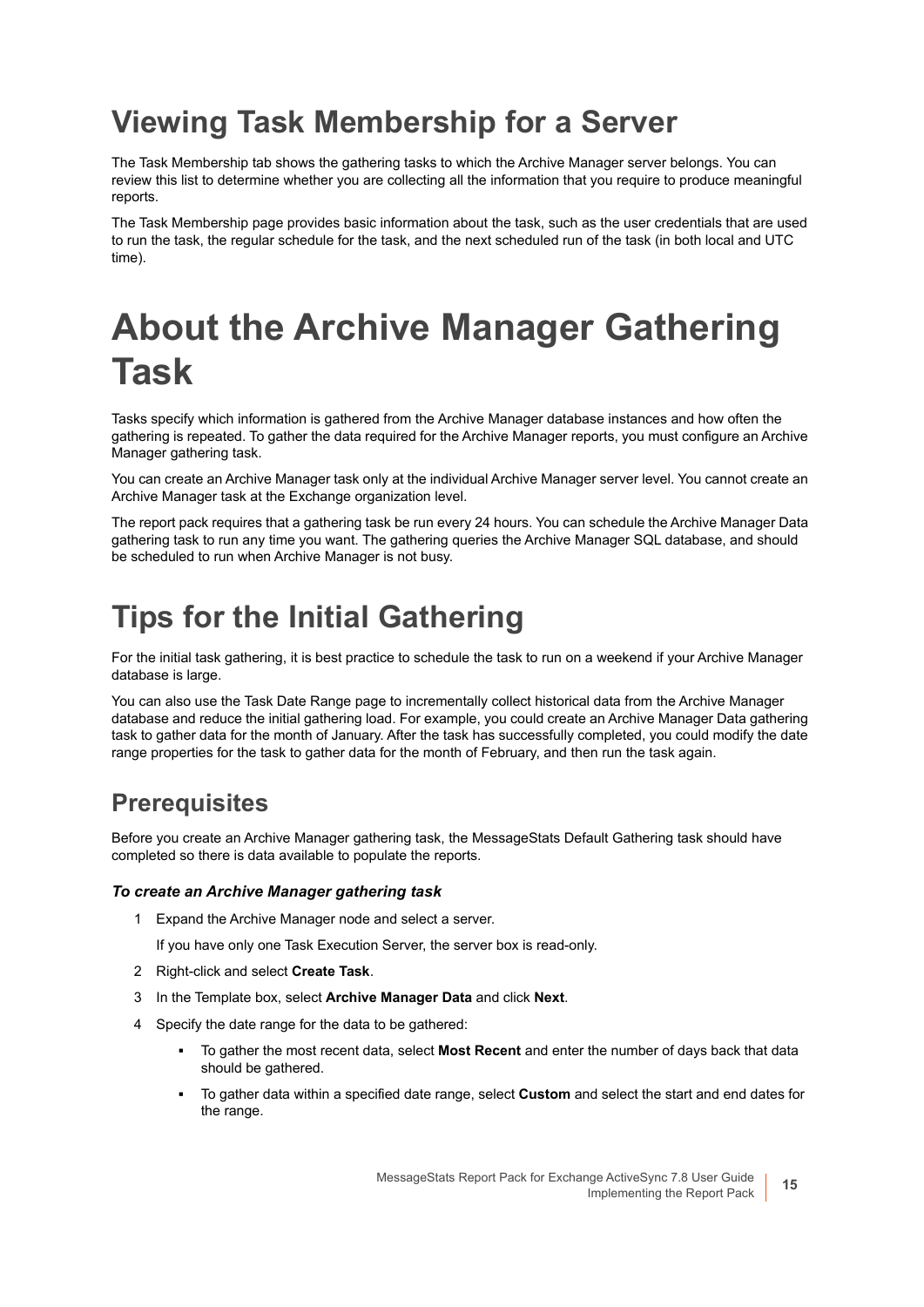- 5 Ensure that the task execution server that appears is the server on which the Archive Manager task processor is installed and click **Next**.
- 6 Specify a schedule for the gathering task and click **Next**.

MessageStats provides two types of schedules: schedules that run once at a specific date and time, and schedules that repeat for a defined period (such as daily, weekly, or monthly).

- 7 Verify the logging level for the task logs and click **Next.**
- 8 Specify the account under which the gathering task is to run and click **Next**.
- 9 Click **Finish** to save the gathering task.

#### *To change the properties of an existing task*

- 1 Browse the tasks in the Tasks Summary View.
- 2 Right-click the task you want to configure and select **Properties**.
- 3 Step through the wizard to change the settings.

# <span id="page-15-0"></span>**Managing your Database**

During the installation of the MessageStats Report Pack for Archive Manager, additional tables are added to the MessageStats database to store Archive Manager-specific data. MessageStats allows you to manage the storage of Archive Manager data.

In MessageStats, the database management functionality is extended to include database management functions specific to Archive Manager data. Using Database Management, you can delete obsolete information and finetune your database.

Before you modify your database, ensure that no MessageStats Consoles or task processors are currently writing information to the database. If you use Database Management while a MessageStats Console is writing to the database, you risk corrupting your database.

For the Archive Manager report pack, the Database Management tool allows you to perform the following activities:

- **•** [Configuring an Archive Manager Aging Task.](#page-15-1) Use this to delete historical data.
- **•** [Deleting Archive Manager Object Data.](#page-16-0) Use this to delete object data.
- **•** [Deleting Archive Manager Report Data.](#page-16-1) Use this to delete report data.

For detailed information about using the Database Management tool, see the *MessageStats Administrator Guide*.

# <span id="page-15-1"></span>**Configuring an Archive Manager Aging Task**

<span id="page-15-2"></span>You can use the Data Aging function to delete the historical data from the Archive Manager tables in the MessageStats database. Use the Archive Manager Configuration option under the Data Aging node to define a regularly scheduled task that deletes old data.

#### *To define a data aging task*

- 1 Expand the **Database Management | Data Aging** nodes in the treeview.
- 2 Click the **Archive Manager Configuration** node.
- 3 Select **Delete aged data**.
- 4 Select the **Age Statistics** check box and select the age (in number of days) at which data is to be deleted.
- 5 Select a Schedule Type (daily, weekly, or monthly) to indicate how often you want to delete the data.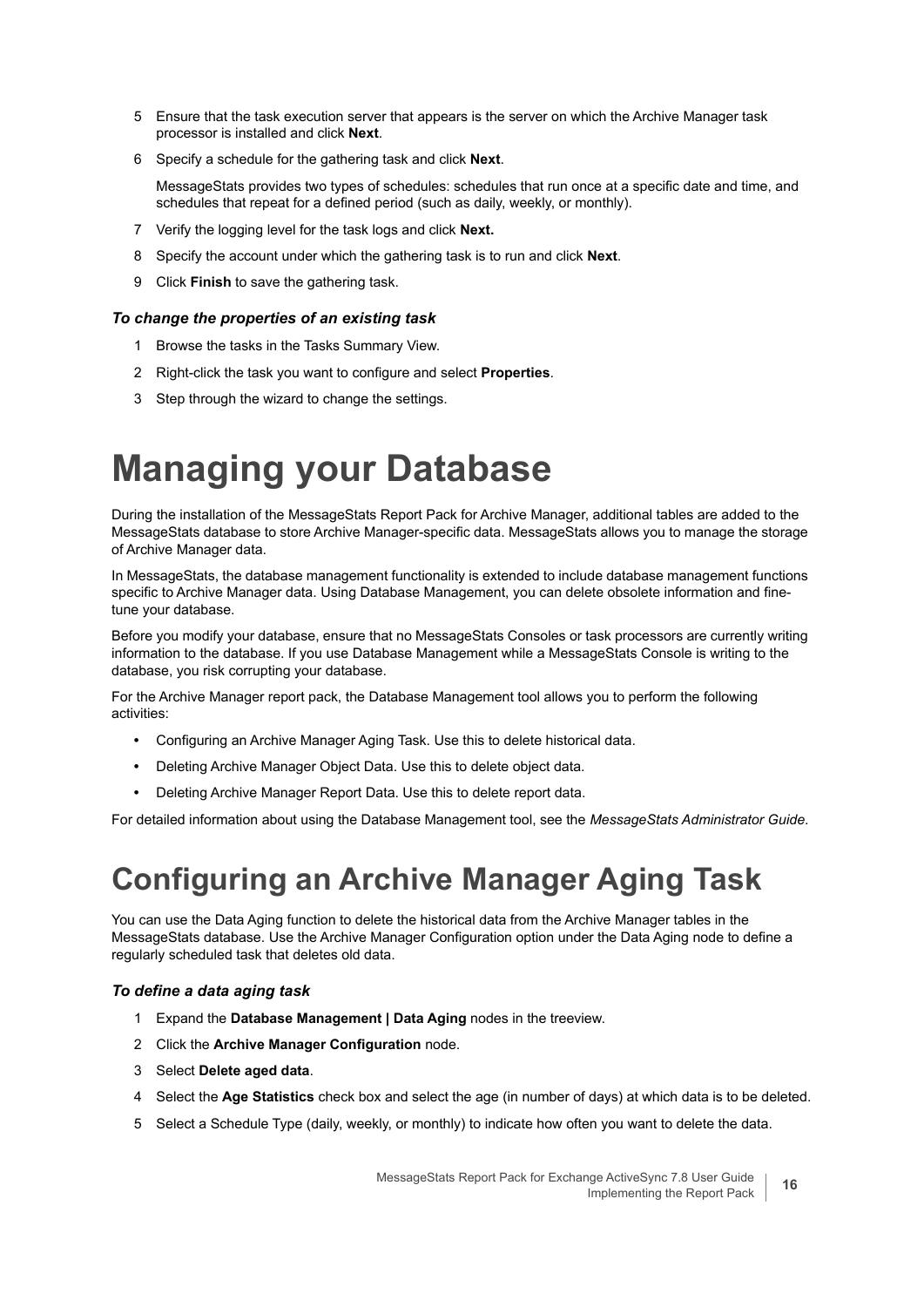- 6 Enter the Start Date and Start Time information.
- 7 Select the **Limit Job Execution Time** check box if you want to limit the time duration for an aging job, and enter an end time.
- 8 Enter the recurrence interval:
	- **▪** Number of days between jobs for Daily schedules
	- **▪** Day of the week for Weekly schedules.
	- **▪** Day of the month for Monthly schedules.
- <span id="page-16-2"></span>9 Click **Deploy**.

## **Data Aging Job History**

After you create an aging job, the interface changes to a three-tab format:

- **•** The Schedule tab contains the same content as the Create Job tab contained before a job was created.
- **•** The Properties tab describes the properties associated with the aging job, and is updated as new information becomes available.
- <span id="page-16-3"></span>**•** The History tab contains a log of past aging jobs.

# <span id="page-16-0"></span>**Deleting Archive Manager Object Data**

You can use the Delete Data node to delete Archive Manager-specific object data from the MessageStats database. The Archive Manager Object Data option allows you to delete Archive Manager-related data for Exchange objects from the MessageStats database.

#### *To delete Archive Manager object data from the database*

- 1 Expand the **Database Management | Delete Data** nodes in the treeview.
- 2 Click the **Archive Manager Object Data** node.
- 3 Select the **Servers** check box and select the Archive Manager server for the object data that you want to delete.
- 4 Click **Get Range** to view the date range for the object information.
- 5 Click **Delete Object**.
- <span id="page-16-4"></span>6 Verify that you want to delete the object information.

# <span id="page-16-1"></span>**Deleting Archive Manager Report Data**

You can use the Delete Data node to delete Archive Manager-specific report data from the MessageStats database. The Archive Manager Report Data option allows you to delete a range of statistical data relating to Archive Manager reports.

#### *To delete Archive Manager report data from the database*

- 1 Expand the **Database Management | Delete Data** nodes in the treeview.
- 2 Click the **Archive Manager Report Data** node.
- 3 Select the **Servers** check box and select the Archive Manager server for the statistical data that you want to delete.
- 4 Click **Get Range** to select the date range for the data you want to delete.
- 5 Indicate the date range for the information you want to delete.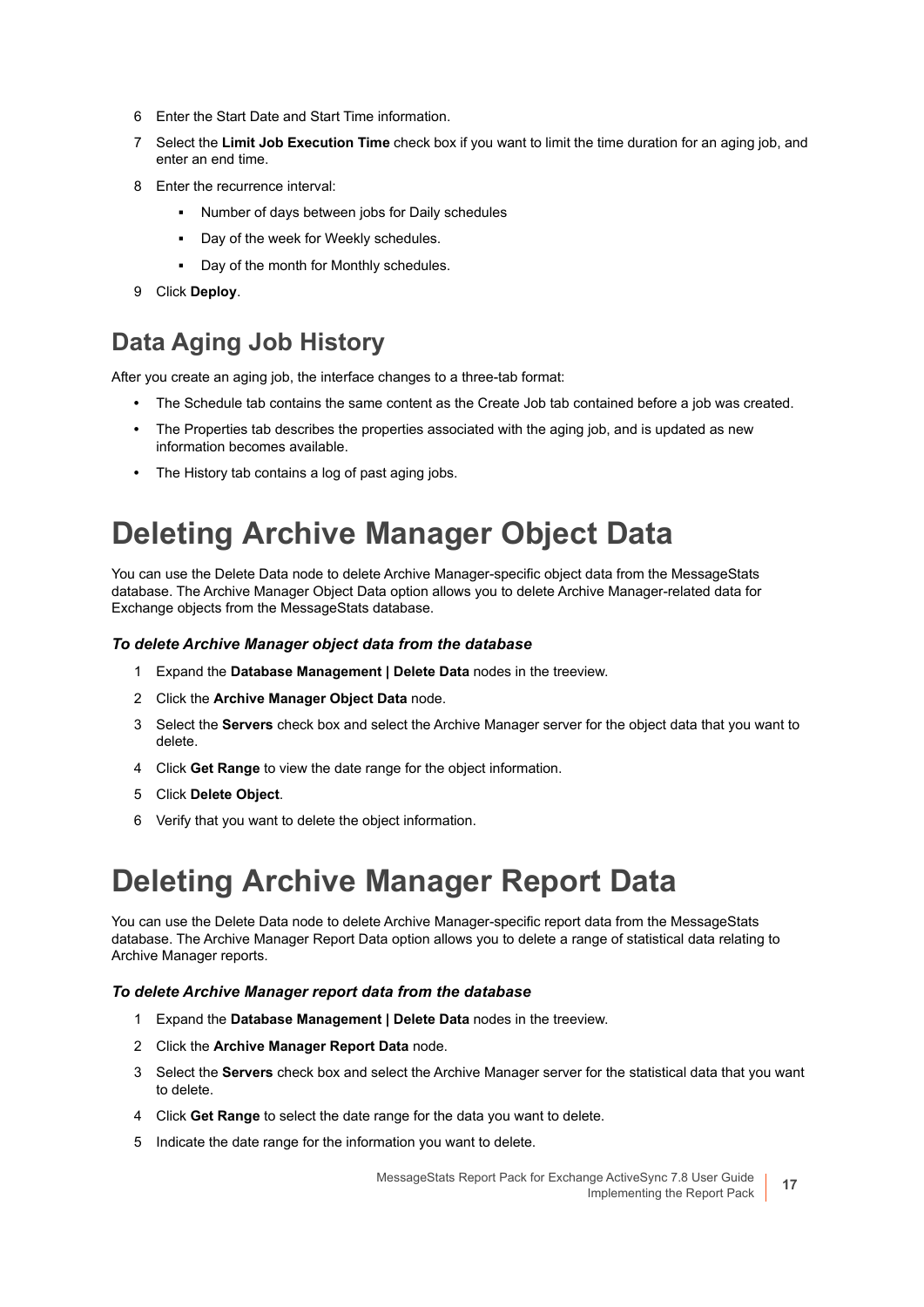- 6 Click **Delete Data**.
- 7 Verify that you want to delete the data.

## <span id="page-17-0"></span>**Viewing Archive Manager Reports**

<span id="page-17-1"></span>On gathering completion, you can view reports based on the gathered information using the web-based MessageStats Reports component.

### *To view Archive Manager reports*

1 Click **Start | Programs | Quest Software | MessageStats | Quest MessageStats Reports**. - OR -

Select the MessageStats Reports node in the MessageStats Console.

- 2 Select **Report Packs | Archive Manager** from the report list in the navigation pane.
- 3 Select the report you want to view from the list.
- 4 Select any report filters you want and click **Apply Filter** to view the report.

For information about how to set filters, see the MessageStats Reports User Guide.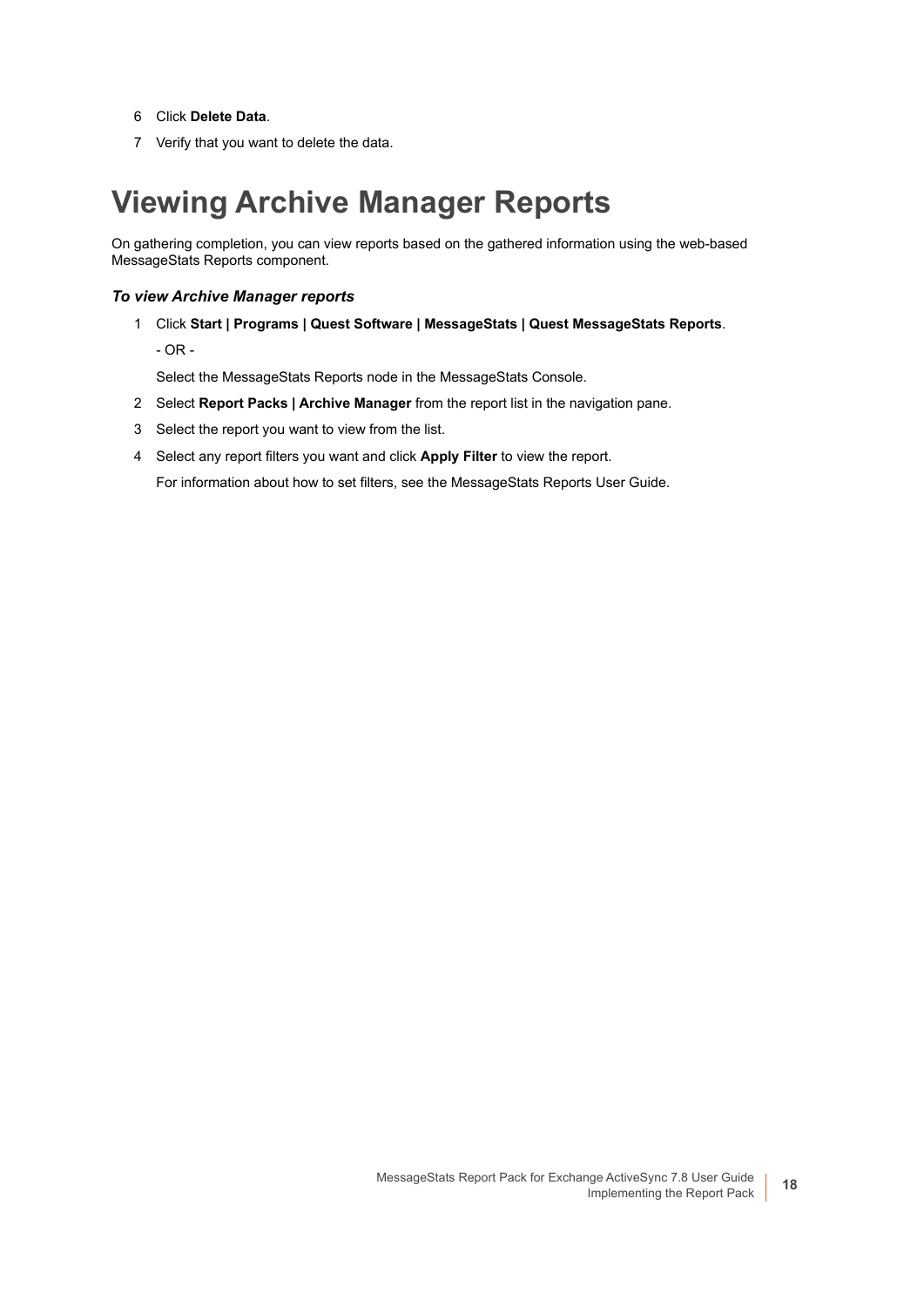# <span id="page-18-0"></span>**Introducing the Archive Manager Reports**

- **•** [About the Archive Manager Reports](#page-18-1)
- **•** [Executive Level Reporting](#page-19-1)
- **•** [Configuration Reporting](#page-20-0)
- **•** [Archive Server Reporting](#page-22-0)
- **•** [Mailbox and User Reporting](#page-23-0)
- **•** [Messages Reporting](#page-25-0)
- **•** [Attachment Reporting](#page-26-0)

# <span id="page-18-1"></span>**About the Archive Manager Reports**

<span id="page-18-3"></span>The MessageStats Report Pack for Archive Manager helps you to manage the storage requirements for your archived messages and to evaluate your Archive Manager activities. Reports provide a view into your current Archive Manager configuration settings, archival performance, and existing archived message and attachment storage.

The Archive Manager Report Pack provides two types of reports:

- <span id="page-18-4"></span>**•** Reports that retrieve Archive Manager data from the MessageStats database. The data in the database is collected by an Archive Manager gathering task. The MessageStats database also contains the Exchange data that is collected by the core MessageStats gathering tasks.
- **•** "Real-time" reports that directly retrieve current data from an Archive Manager database instance. Since real-time reports require scanning an entire Archive Manager database, they take longer to render. The date and time fields in all real-time reports shows the local time from the Archive Manager server.

The data from real-time reports is not available for custom reports.

When you render a real-time report, the report performance is directly affected by the speed of your network links and network performance. You can set up subscriptions for real-time reports which allows you to schedule them during less busy times.

Due to performance considerations, Quest recommends that you use the Archive Server filter to limit the results for real-time reports to include only one or two Archive Manager servers.

# <span id="page-18-2"></span>**Prerequisite**

You must run an Archive Manager gathering task for the reports to be populated.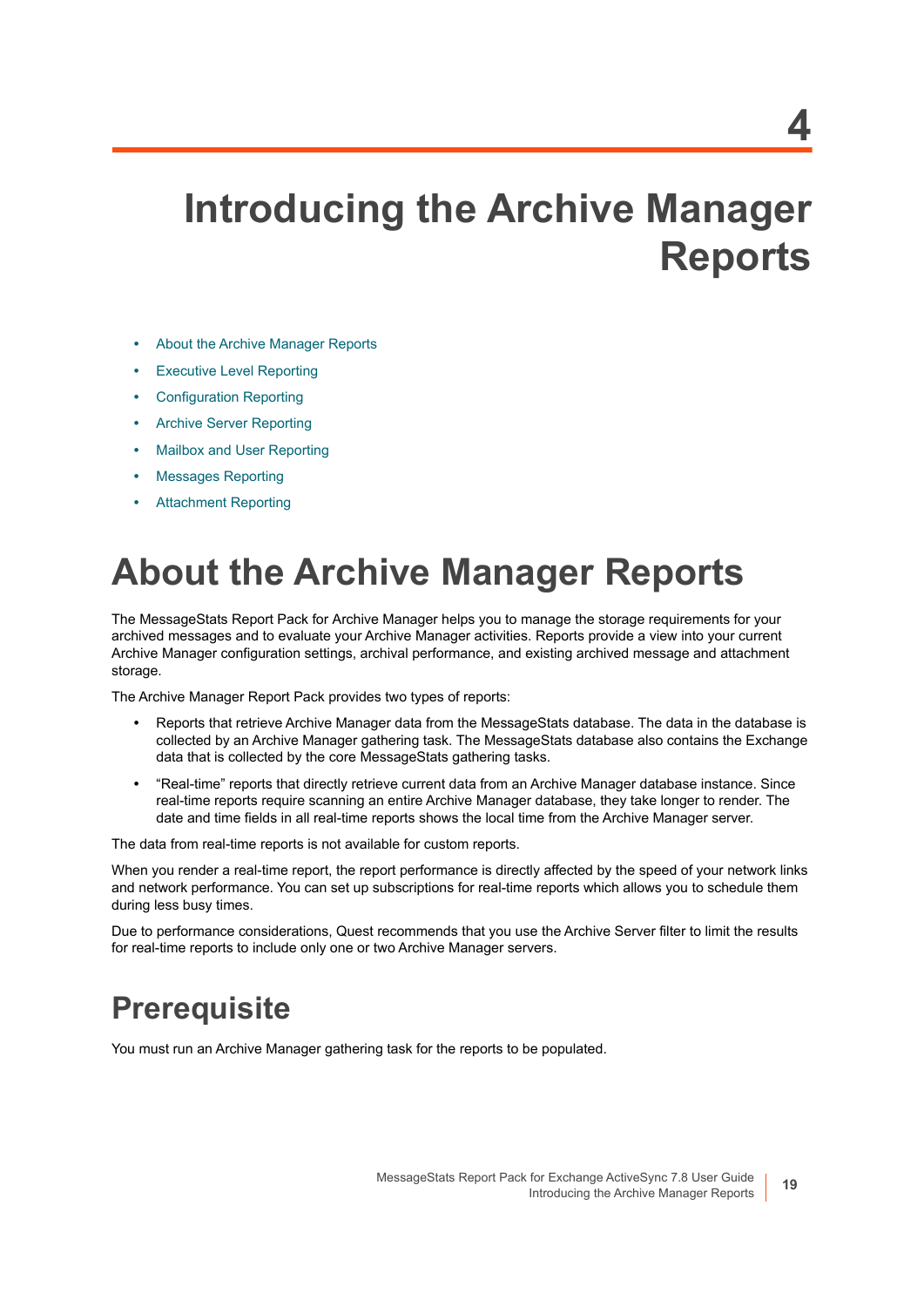# <span id="page-19-0"></span>**How the Reports Are Organized**

The Archive Manager reports are grouped in folders that reflect the report content:

- **• [Configuration Reporting:](#page-20-0)** Reports in this folder provide basic information about Archive Manager server configuration. Reports identify which Exchange servers are set for archive management, and provide information about mailboxes that are being archived, data loaders in use, and archive and retention policies.
- **• [Archive Server Reporting](#page-22-0):** Reports in this folder provide information about Archive Manager server activities such as top searches. Reports also include performance metrics such as message processing rates, and provide calculated storage savings for messages and attachments.
- **• [Mailbox and User Reporting](#page-23-0):** Reports in this folder include information about archived mailboxes that lets you identify the top storage users, storage usage by mailbox or group, mailboxes that no longer have an Active Directory account, and inactive mailboxes.
- **• [Messages Reporting](#page-25-0):** Reports in this folder allow you to identify message-specific information such as the most frequently accessed messages, messages over a specific size, and old messages.
- **• [Attachment Reporting:](#page-26-0)** Reports in this folder allow you to identify attachment-specific information such as the number and the volume of stored attachments, types of attachments, and users who send the most attachments.

# <span id="page-19-1"></span>**Executive Level Reporting**

At the root level of the reporting treeview, executive level reports provide a high-level overview of your Archive Manager installation. An executive level report helps you evaluate how each of your Archive Manager servers is being used, and identify areas that may need load balancing.

Executive level reports include the following:

<span id="page-19-2"></span>**•** Archive Manager at a Glance

## **Archive Manager at a Glance**

This report provides summary information about the storage use of your Archive Manager servers.

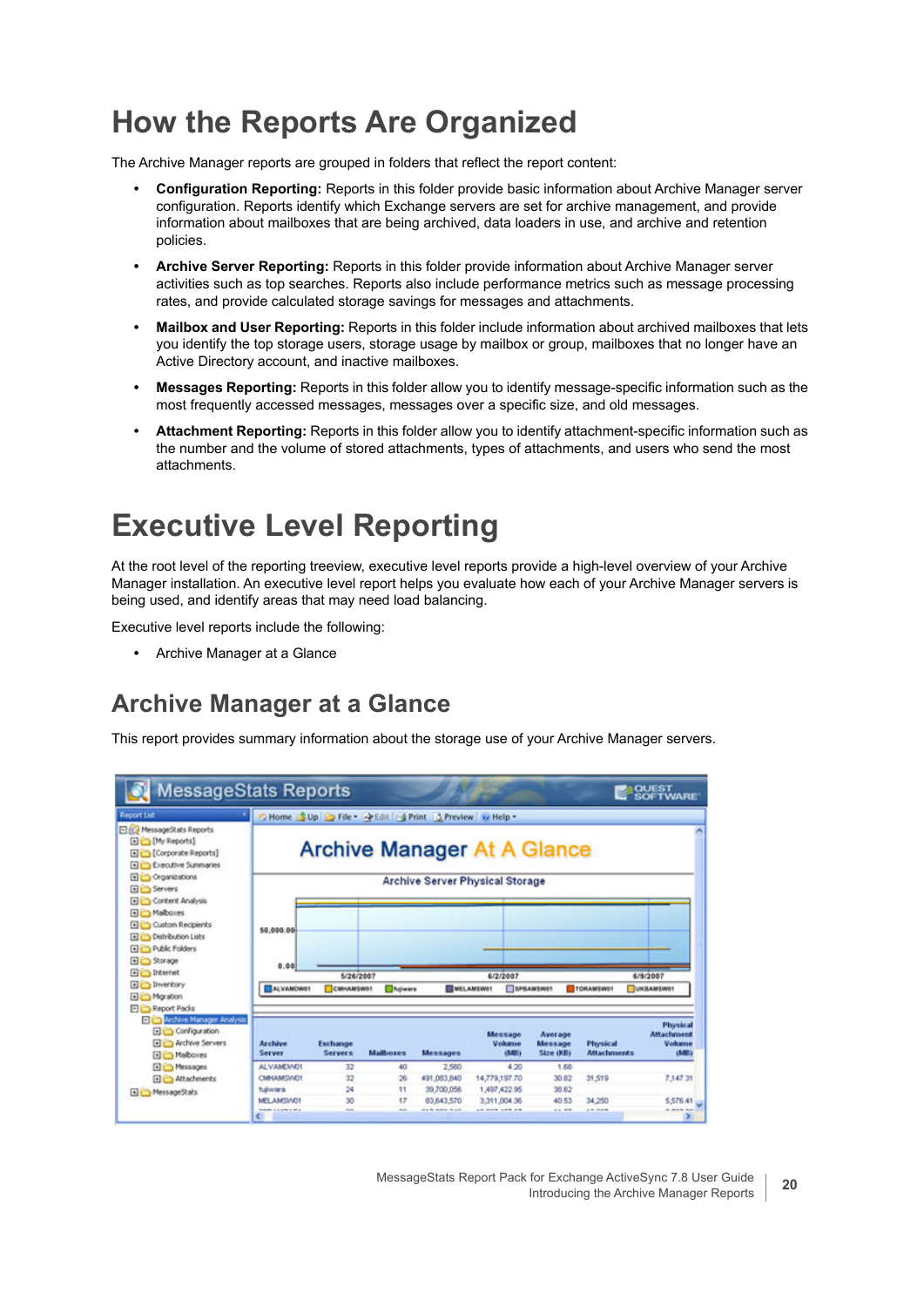It allows you to compare the amount of physical storage used by each Archive Manager server. The report provides the following aggregated data:

- **•** Number of Exchange mail servers that contain mailboxes that are being archived by each Archive Manager server
- **•** Number of mailboxes being archived
- **•** Number of messages stored for each Archive Manager server
- **•** Total volume of messages stored on an Archive Manager server
- **•** Average message size for messages that are stored in the archive
- **•** Number of physical attachments stored for each Archive Manager server
- **•** Physical volume of the attachments stored for each Archive Manager server
- **•** Average attachment size for attachments stored in the archive

This data is provided for each Archive Manager server. The report does not consolidate the information across multiple servers. You can use the Archive Manager Physical Storage graph to see storage growth on the servers over time.

# <span id="page-20-0"></span>**Configuration Reporting**

Several reports provide information about your existing Archive Manager configuration, including information about data loaders and message policy settings.

<span id="page-20-2"></span><span id="page-20-1"></span>

| Report                                         | <b>Description</b>                                                                                                                                                                                                                                                                                                                                          | <b>Filters</b>                                                                                                  |
|------------------------------------------------|-------------------------------------------------------------------------------------------------------------------------------------------------------------------------------------------------------------------------------------------------------------------------------------------------------------------------------------------------------------|-----------------------------------------------------------------------------------------------------------------|
| Exchange and Lync<br>Servers Being<br>Archived | This report identifies the Exchange servers containing<br>mailboxes and the Lync/Skype for Business containing users<br>that are being archived and have store-management<br>enabled.                                                                                                                                                                       | <b>Archive Server</b><br>٠<br><b>Show Lists</b>                                                                 |
|                                                | If an Exchange server appears on the report, it does not<br>mean all mailboxes on the server are being archived. Store<br>management can be set on a mailbox-by-mailbox basis.<br>However, for Lync/Skype for Business, archival status is set<br>at the server level, so if the server is set for archival, all<br>users on the server are being archived. |                                                                                                                 |
|                                                | The report does not include non-Exchange servers such as<br>Novell Groupwise servers.                                                                                                                                                                                                                                                                       |                                                                                                                 |
| Exchange Mailboxes<br>Being Archived           | This report provides a list of Exchange mailboxes that are<br>currently being archived. The report identifies the Exchange<br>mailbox name, mailbox type, and the associated Exchange<br>server.                                                                                                                                                            | <b>Display Name</b><br>$\bullet$<br><b>Mailbox Database</b><br>$\bullet$<br><b>Exchange Server</b><br>$\bullet$ |
|                                                | This list is current as of the last successful Archive Manager<br>gathering task.                                                                                                                                                                                                                                                                           | Group<br>$\bullet$<br><b>Archive Server</b>                                                                     |
|                                                | Archive Manager provides two main types of mailboxes:                                                                                                                                                                                                                                                                                                       |                                                                                                                 |
|                                                | User-A standard mailbox which corresponds to an<br>individual user email address. User mailboxes are created<br>by the Archive Manager Directory Connector.                                                                                                                                                                                                 |                                                                                                                 |
|                                                | Virtual—A more flexible mailbox created to provide access<br>using more specific criteria, including external email<br>addresses. The email addresses that comprise a virtual<br>mailbox can be either a combination of specific individual<br>email addresses or a wildcard email address.                                                                 |                                                                                                                 |

**Table 1. Archive Manager configuration reports.**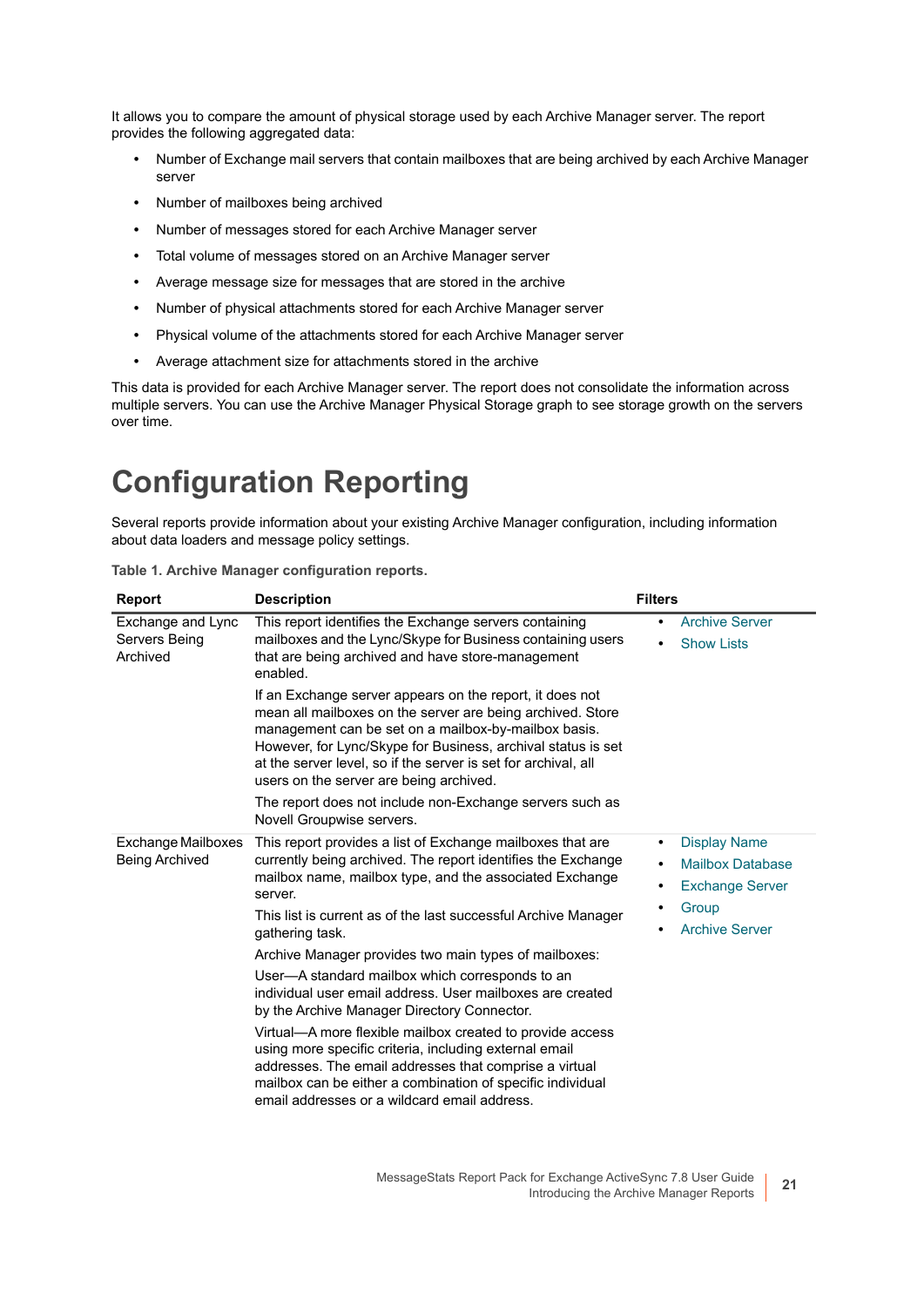**Table 1. Archive Manager configuration reports.**

<span id="page-21-5"></span><span id="page-21-4"></span><span id="page-21-3"></span><span id="page-21-2"></span><span id="page-21-1"></span><span id="page-21-0"></span>

| <b>Report</b>                                   | <b>Description</b>                                                                                                                                                                                                                                                                                                                                                                                                                                                                                                                                                                                                  | <b>Filters</b>                                                                                                                   |
|-------------------------------------------------|---------------------------------------------------------------------------------------------------------------------------------------------------------------------------------------------------------------------------------------------------------------------------------------------------------------------------------------------------------------------------------------------------------------------------------------------------------------------------------------------------------------------------------------------------------------------------------------------------------------------|----------------------------------------------------------------------------------------------------------------------------------|
| Exchange Mailboxes<br>Not Being Archived        | This report identifies the Exchange mailboxes that are not<br>being archived and that do not have store management<br>enabled. This list is current as of the last successful Archive<br>Manager gathering task.<br>Since Archive Manager collects from the mailboxes within a<br>specific context, the Archive Manager SQL database does<br>not contain the built-in mailboxes for an organization. The<br>report identifies the Archive Manager instances for each<br>Exchange mailbox to determine which mailboxes are not set<br>for archival.                                                                  | <b>Display Name</b><br>$\bullet$<br><b>Archive Server</b><br>$\bullet$<br><b>Mailbox Database</b><br>٠<br><b>Exchange Server</b> |
| Data Loader<br>Configuration                    | The report identifies the Archive Manager data loaders that<br>are configured. Archive Manager provides several types of<br>data loader services. The data loader configuration controls<br>where the data loading service looks for email messages<br>and when it runs.<br>Possible data loader services are:<br>File System<br>$\bullet$<br>IMAP4<br>$\bullet$<br>JRDL (Journal Report Data Loader)<br>٠<br><b>MAPI</b><br>POP <sub>3</sub>                                                                                                                                                                       | <b>Archive Server</b>                                                                                                            |
| <b>SQL Server</b><br>Configuration              | This report provides information about the SQL database<br>server that is used for an Archive Manager server. The<br>report shows the Archive Manager server, the associated<br>database, and the connection string to the Archive Manager<br>SQL server database.                                                                                                                                                                                                                                                                                                                                                  | <b>Archive Server</b>                                                                                                            |
| Message Retention<br>Policies                   | This report provides information about the retention policies<br>that are defined for each Archive Manager instance.<br>Retention rules, or policies, determine how long email<br>messages remain in the archive.<br>This report lists the Archive Manager retention policies and<br>provides details about the retention periods and the<br>message criteria set for each policy.                                                                                                                                                                                                                                  | <b>Archive Server</b>                                                                                                            |
| Message Archiving<br>Policies                   | Message archiving policies are used to manage the mail<br>server store and determine how long messages remain on<br>the mail server. In Archive Manager, these policies can be<br>set across the organization or on a user-by-user basis.<br>The report provides the policy details such as the age and<br>size of the message to which the policy is applied, whether<br>unread messages or flagged messages are included in the<br>policy, and what action to take once a message reaches the<br>policy limit.<br>In Archive Manager, a Policy Action can be set to export,<br>delete, stub, or stub attachments. | <b>Archive Server</b>                                                                                                            |
| <b>Archive Mailbox</b><br><b>Security Roles</b> | Security roles group together a set of permissions that<br>define typical user rights (security actions) for Archive<br>Manager. For example, you might have Administrator,<br>Manager, and User security roles. Security roles can be<br>assigned to users in Archive Manager.<br>This report lists the user mailbox display name, the user<br>login name, Archive Manager mailbox type (user or virtual),<br>the associated security role, and the organizational unit.                                                                                                                                           | <b>Display Name</b><br><b>Mailbox Database</b><br><b>Exchange Server</b><br>Group<br><b>Archive Server</b>                       |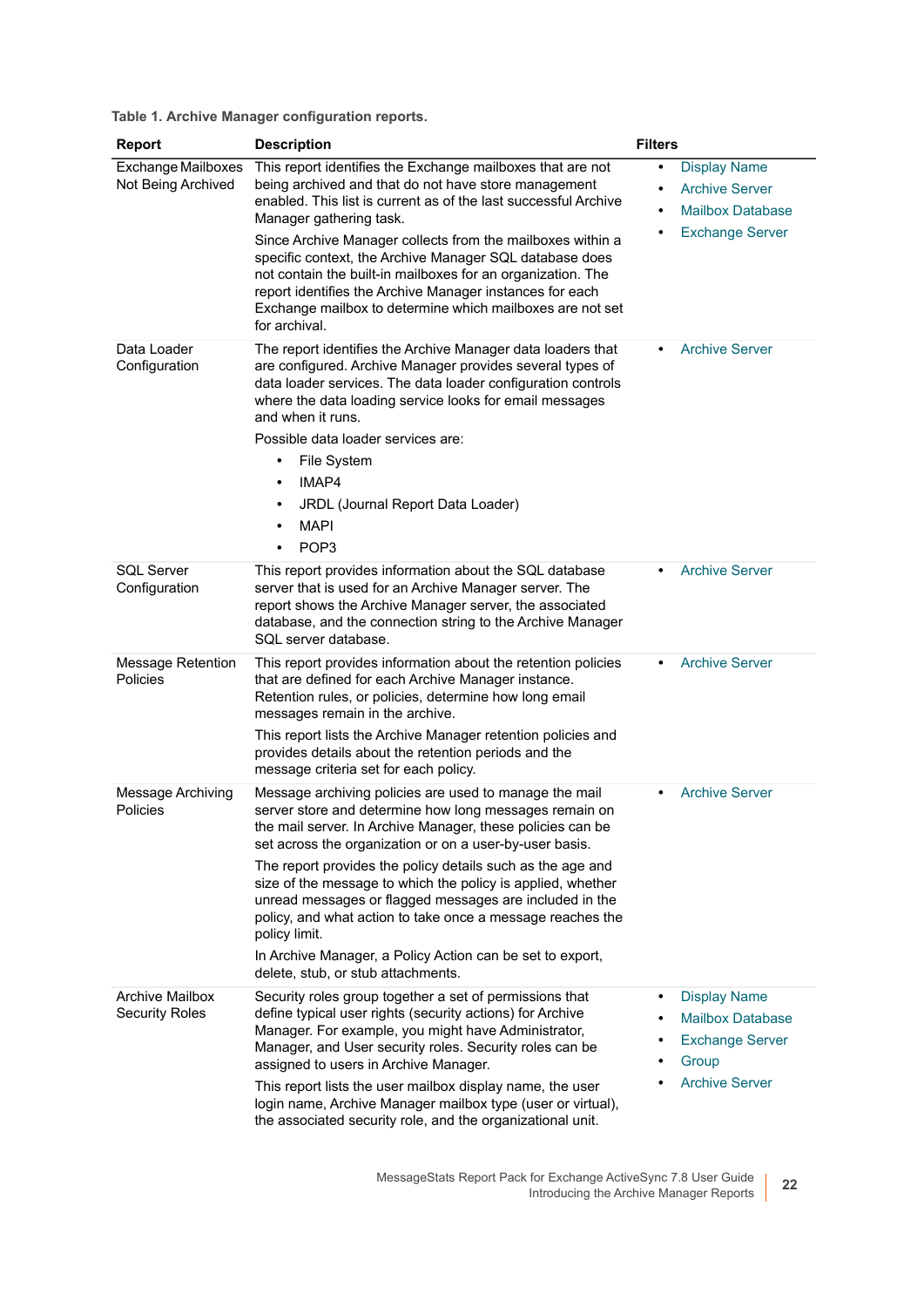# <span id="page-22-0"></span>**Archive Server Reporting**

The Archive Server reports show the storage usage for Archive Manager servers and also show the calculated storage savings for attachments. The reports provide an overview of Archive Manager activities such as the top searches, and help to identify functional issues through the top unsynchronized mailboxes.

The reports in the Archive Servers folder include the following reports:

**Table 2. Archive Manager servers reports.**

<span id="page-22-4"></span><span id="page-22-3"></span><span id="page-22-2"></span><span id="page-22-1"></span>

| report                                    | <b>Description</b>                                                                                                                                                                                                                                                                                                                                                                                                                                                                                                                                                                                                          | <b>Filter</b>                       |                                                                                                        |
|-------------------------------------------|-----------------------------------------------------------------------------------------------------------------------------------------------------------------------------------------------------------------------------------------------------------------------------------------------------------------------------------------------------------------------------------------------------------------------------------------------------------------------------------------------------------------------------------------------------------------------------------------------------------------------------|-------------------------------------|--------------------------------------------------------------------------------------------------------|
| Storage Usage by<br><b>Archive Server</b> | This report allows you to see the physical amount of space that<br>is used by Archived Manager over time, grouped by Archive<br>Manager database instance. You can see both the database<br>physical volume and the physical volume of the attachments<br>store.<br>This report provides trend information for report periods greater<br>than a single day. The report allows you to view the growth of<br>the archive including the database and attachment stores so<br>that you can project your storage needs. Dates are shown in the<br>local time of the Archive Manager server.                                      | $\bullet$<br>٠<br>$\bullet$         | Date<br><b>Trend and</b><br><b>Forecast Options</b><br><b>Display Options</b><br><b>Archive Server</b> |
| Exchange and Lync<br>Servers              | In an environment with many servers and multiple Archive<br>Manager instances, it can be difficult to determine which<br>Exchange or Lync/Skype for Business server is processed by<br>which Archive Manager instance.<br>This report identifies the Exchange servers containing<br>mailboxes and the Lync/Skype for Business containing users<br>that are being archived by specific Archive Manager instances.                                                                                                                                                                                                            | $\bullet$                           | <b>Archive Server</b><br><b>Show Lists</b>                                                             |
| Single Instance<br><b>Storage Savings</b> | This report shows the disk space on an Exchange mail server<br>that is calculated to be saved by using Archive Manager. The<br>calculated savings are based on the number of duplicate<br>attachments that are stored as a single instance in the Archive<br>Manager database.<br>This report shows the storage savings that the Archive Manager<br>has achieved by eliminating duplicate attachments and<br>archiving a single instance of each. Dates are shown in the local<br>time of the Archive Manager server.<br>The total storage savings is calculated as (Attachment File Size<br>* (Number of duplicates - 1)). | $\bullet$<br>$\bullet$<br>$\bullet$ | Date<br><b>Trend and</b><br><b>Forecast Options</b><br><b>Display Options</b><br><b>Archive Server</b> |
| <b>Top Searches</b>                       | This report indicates the top searches that are occurring in the<br>Archive Manager database instance. The report shows the text<br>or keywords that were entered when the email search was<br>performed and the number of results from the search.<br>The report only shows the results from simple text-based<br>searches. It does not include searches that were based on date<br>range, originators or receivers, mailboxes, tags, attachments, or<br>message types.                                                                                                                                                    | $\bullet$<br>$\bullet$              | <b>Search Criteria</b><br><b>Select Top</b><br><b>Archive Server</b>                                   |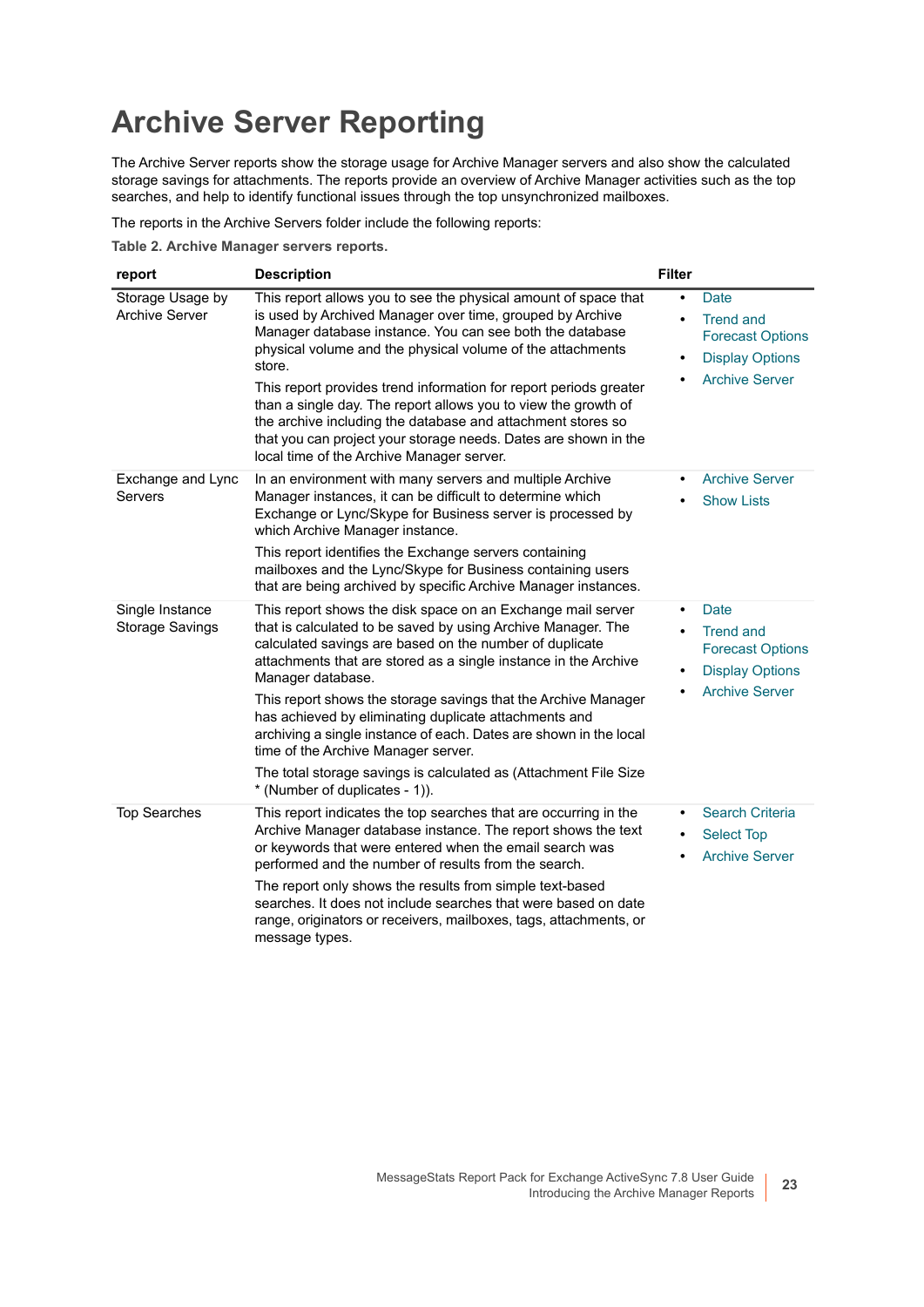### **Table 2. Archive Manager servers reports.**

<span id="page-23-1"></span>

| report                                 | <b>Description</b>                                                                                                                                                                                                                                                                                                                                                                                                                                                                                                                                                                                                                                                                                                                                                                                                                     | <b>Filter</b> |                                     |
|----------------------------------------|----------------------------------------------------------------------------------------------------------------------------------------------------------------------------------------------------------------------------------------------------------------------------------------------------------------------------------------------------------------------------------------------------------------------------------------------------------------------------------------------------------------------------------------------------------------------------------------------------------------------------------------------------------------------------------------------------------------------------------------------------------------------------------------------------------------------------------------|---------------|-------------------------------------|
| Last Mailbox                           | This is a real-time report.                                                                                                                                                                                                                                                                                                                                                                                                                                                                                                                                                                                                                                                                                                                                                                                                            | $\bullet$     | <b>Archive Server</b>               |
| Processed                              | This report provides information that shows the mailboxes that<br>were most recently processed by the selected Archive Manager<br>server. The date and time that displays for each processed<br>message is the local time of the Archive Manager server that<br>archived the message. This report helps you determine whether<br>Archive Manager is processing data. If the ESM process ceases<br>to function, this report indicates the mailbox that was last<br>processed.<br>In Archive Manager, the Exchange Store Manager (ESM) runs<br>and exports email from the current Exchange store into Archive<br>Manager. This report collects the last 1000 messages that were<br>processed and displays the messages grouped by user mailbox.<br>It shows the size of the message, and the date and time at<br>which it was processed. |               | (required)                          |
| Message Processing<br>Rate             | This is a real-time report.                                                                                                                                                                                                                                                                                                                                                                                                                                                                                                                                                                                                                                                                                                                                                                                                            | $\bullet$     | <b>Archive Server</b>               |
|                                        | This report provides real-time* performance data about the rate<br>at which Archive Manager is processing messages from<br>Exchange or Lync/Skype for Business servers. It shows the<br>number of messages processed hourly by the Exchange Store<br>Manager (ESM) and the Lync Store Manager in about the past<br>two days, depending on the time zone of the Archive Manager<br>server.                                                                                                                                                                                                                                                                                                                                                                                                                                              |               | (required)                          |
|                                        | The report can be used to determine the peak periods of time<br>during the day when the Archive Manager processing is most<br>active. The report shows the records for the last two days (48<br>records). If there is no archiving activity within the last 48 hours,<br>this report does not contain any records.                                                                                                                                                                                                                                                                                                                                                                                                                                                                                                                     |               |                                     |
| <b>Top Unsynchronized</b><br>Mailboxes | This is a real-time report.                                                                                                                                                                                                                                                                                                                                                                                                                                                                                                                                                                                                                                                                                                                                                                                                            | $\bullet$     | <b>Select Top</b>                   |
|                                        | This report provides a list of user mailboxes, sorted by the<br>oldest date when the last folder was processed. You can use<br>this report to locate mailboxes that have not recently been<br>synchronized with the Archive Manager database. The report is<br>limited to 5000 records.                                                                                                                                                                                                                                                                                                                                                                                                                                                                                                                                                |               | <b>Archive Server</b><br>(required) |

# <span id="page-23-3"></span><span id="page-23-2"></span><span id="page-23-0"></span>**Mailbox and User Reporting**

Reports in the Mailboxes folder provide Exchange mailbox and Lync/Skype for Business storage use information and details about archived mailboxes and users.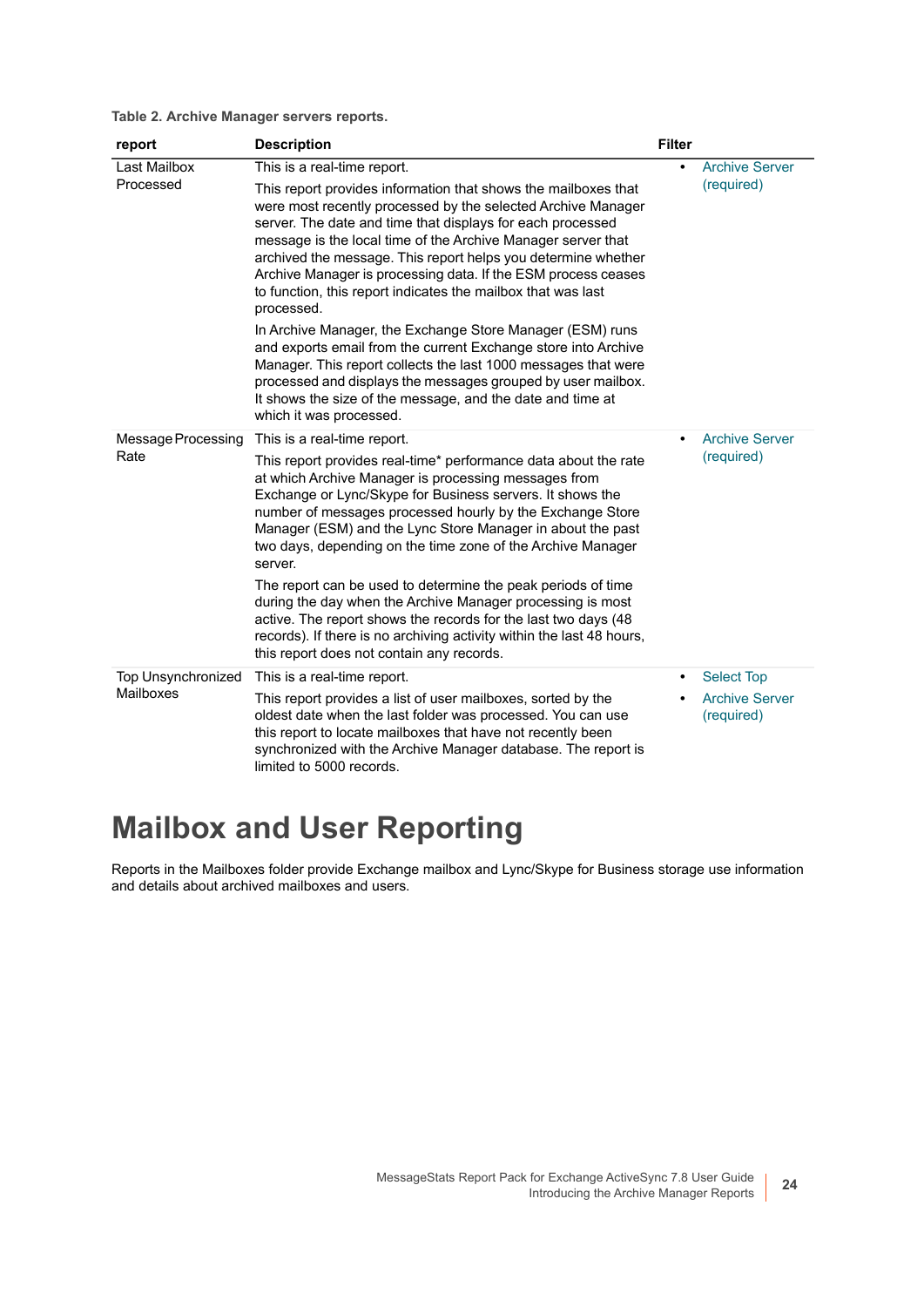**Table 3. Archive Manager- based mailboxes.**

<span id="page-24-1"></span><span id="page-24-0"></span>

| <b>Report</b>               | <b>Description</b>                                                                                                                                                                                                                                                                                                                                                                                                                                                                                                                                                                                                                                                                                                                                                                                                                                                                                                                                                                                                                                                                                                                                                              | <b>Filters</b>                                                                                                                                                                                                                                                                                                                  |
|-----------------------------|---------------------------------------------------------------------------------------------------------------------------------------------------------------------------------------------------------------------------------------------------------------------------------------------------------------------------------------------------------------------------------------------------------------------------------------------------------------------------------------------------------------------------------------------------------------------------------------------------------------------------------------------------------------------------------------------------------------------------------------------------------------------------------------------------------------------------------------------------------------------------------------------------------------------------------------------------------------------------------------------------------------------------------------------------------------------------------------------------------------------------------------------------------------------------------|---------------------------------------------------------------------------------------------------------------------------------------------------------------------------------------------------------------------------------------------------------------------------------------------------------------------------------|
| Storage Usage by<br>Mailbox | This report shows the amount of archived storage used<br>by an archived Exchange mailbox. It provides<br>information about the physical storage used and the<br>logical volume of the messages and attachments stored<br>for a specific mailbox. Corresponding information about<br>the active Exchange mailbox storage is provided for<br>comparison purposes. You can view trend information<br>for periods greater than one day.<br>Dates are shown in the local time of the Archive<br>Manager server.<br>Though the single instance storage savings for<br>archived attachments are applied for a specific mailbox,<br>if a particular attachment is archived in several<br>mailboxes, the attachment is counted once for each<br>mailbox.<br>The report includes records up to and including the<br>previous full day. It does not report information for the<br>current day. Today's data appears in the report when<br>you run the Archive Manager gathering the following<br>day.<br><b>Prerequisites</b><br>A MessageStats Exchange Databases gathering and<br>an Exchange Mailboxes gathering must have run<br>successfully for certain report data to be displayed. | Date<br>$\bullet$<br><b>Select Top</b><br>Aggregation<br><b>Options</b><br><b>Display Options</b><br>$\bullet$<br><b>Trend and Forecast</b><br><b>Options</b><br><b>Display Name</b><br>$\bullet$<br>Group<br>$\bullet$<br><b>Mailbox Database</b><br>$\bullet$<br><b>Exchange Server</b><br>$\bullet$<br><b>Archive Server</b> |
| Storage Usage by Group      | This report displays the amount of storage being used<br>by an Archive Manager group. It provides information<br>about the physical storage used and the logical volume<br>of the messages and attachments stored for the group.<br>Corresponding information about the active Exchange<br>storage is shown for comparison purposes.<br>Comparison data is not available for the Lync/Skype for<br>Business user storage. You can view trend information<br>for periods greater than one day.<br>Dates are shown in the local time of the Archive<br>Manager server.<br><b>Prerequisites</b><br>A MessageStats Exchange Databases gathering and<br>an Exchange Mailboxes gathering must have run<br>successfully for certain report data to be displayed.                                                                                                                                                                                                                                                                                                                                                                                                                       | Date<br>$\bullet$<br><b>Select Top</b><br>$\bullet$<br>Aggregation<br>٠<br><b>Options</b><br><b>Display Options</b><br>$\bullet$<br><b>Trend and Forecast</b><br>$\bullet$<br><b>Options</b><br>Group<br><b>Archive Server</b>                                                                                                  |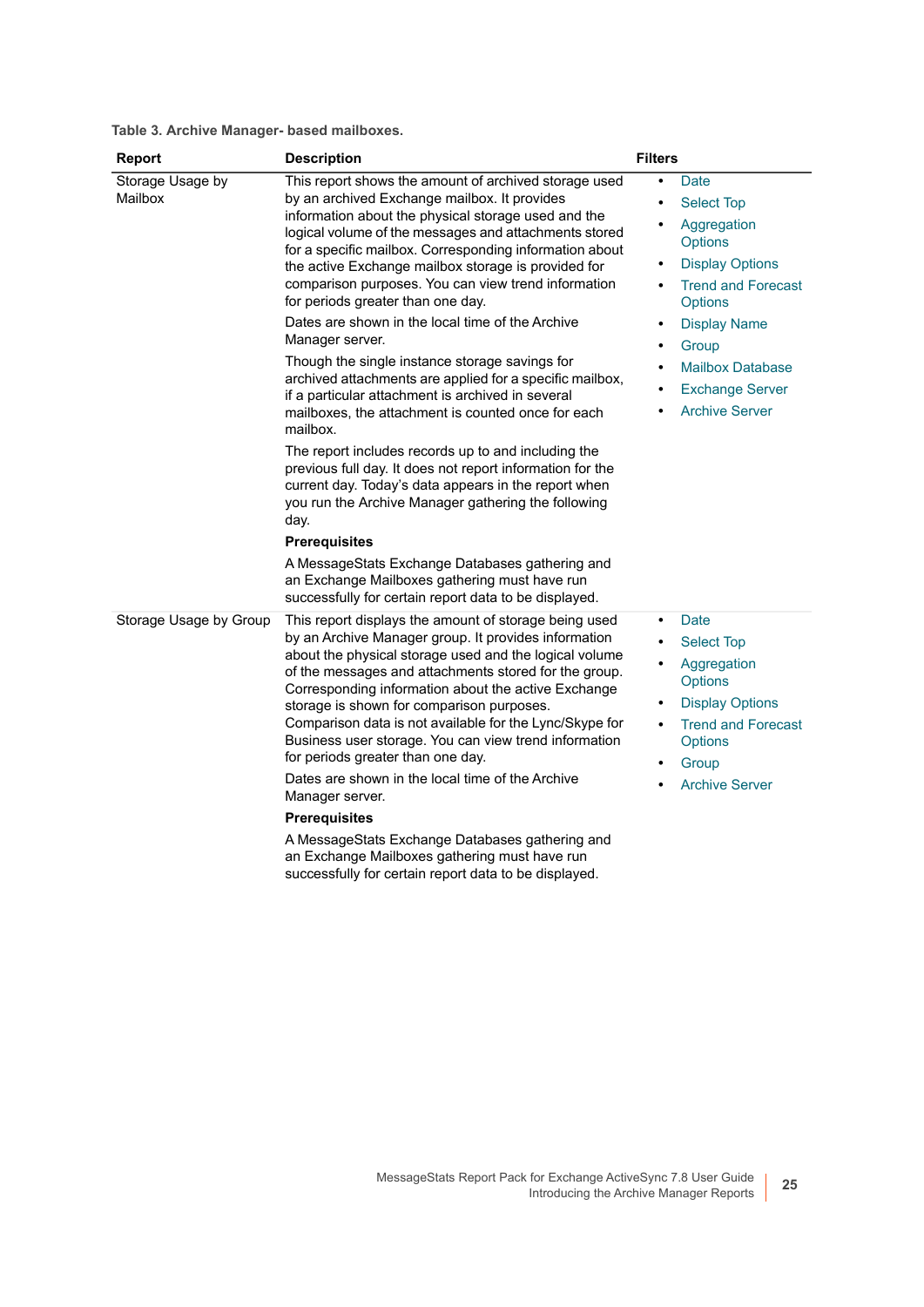**Table 3. Archive Manager- based mailboxes.**

<span id="page-25-3"></span>

| <b>Report</b>                                                                                                                                                                                                                                                                                                                                                                                                                                                                                             | <b>Description</b>                                                                                                                                                                                                                                                                                                                                                                                                                                                     | <b>Filters</b>                                                                                                                                                                                                  |  |  |
|-----------------------------------------------------------------------------------------------------------------------------------------------------------------------------------------------------------------------------------------------------------------------------------------------------------------------------------------------------------------------------------------------------------------------------------------------------------------------------------------------------------|------------------------------------------------------------------------------------------------------------------------------------------------------------------------------------------------------------------------------------------------------------------------------------------------------------------------------------------------------------------------------------------------------------------------------------------------------------------------|-----------------------------------------------------------------------------------------------------------------------------------------------------------------------------------------------------------------|--|--|
| Archive Mailboxes Over<br>This report lists the archived Exchange mailboxes for<br>which the logical volume of stored data is greater than<br>Quota<br>the quota that you specified for the Archive Manager<br>server. This report displays the Exchange mailboxes<br>within the archive that use more than the specified<br>quota. The dates in the report are shown in the local<br>time of the Archive Manager server.<br>You can set the quota through the Archive Manager<br>Server Properties page. |                                                                                                                                                                                                                                                                                                                                                                                                                                                                        | <b>Display Name</b><br>$\bullet$<br><b>Mailbox Database</b><br>$\bullet$<br><b>Exchange Server</b><br>٠<br>Group<br>٠<br><b>Archive Server</b>                                                                  |  |  |
|                                                                                                                                                                                                                                                                                                                                                                                                                                                                                                           | To set a storage quota for reports<br>In the MessageStats console treeview, expand<br>1.<br>the Archive Manager node and select a server in                                                                                                                                                                                                                                                                                                                            |                                                                                                                                                                                                                 |  |  |
| <b>Archive Mailboxes</b><br><b>Without Active Accounts</b>                                                                                                                                                                                                                                                                                                                                                                                                                                                | the treeview.<br>Right-click and select Properties.<br>2<br>Select the Archive Manager Server Properties<br>3<br>tab.<br>4 Enter a value (in MB) in the Archive Mailbox<br>Quota box and click Apply.<br>Click OK.<br>5<br>This report lists the archived mailboxes that no longer<br>have an active account in Active Directory. You can use<br>this report to identify information stored in the archive<br>from accounts that no longer exist and might potentially | <b>Display Name</b><br>$\bullet$<br>Group<br>$\bullet$<br><b>Mailbox Database</b><br>$\bullet$                                                                                                                  |  |  |
|                                                                                                                                                                                                                                                                                                                                                                                                                                                                                                           | be removed.<br>The report shows both accounts that were disabled and<br>accounts that were deleted.                                                                                                                                                                                                                                                                                                                                                                    | <b>Exchange Server</b><br>$\bullet$<br><b>Archive Server</b>                                                                                                                                                    |  |  |
| <b>Stale Archive Mailboxes</b>                                                                                                                                                                                                                                                                                                                                                                                                                                                                            | This report identifies mailboxes in Archive Manager for<br>which no new data is being added. The inactive<br>mailboxes are considered stale. By identifying inactive<br>mailboxes that are no longer being updated, you can<br>determine whether the archived mailbox must be<br>maintained.                                                                                                                                                                           | No Archiving Since<br>$\bullet$<br>(required)<br>Group<br>$\bullet$<br><b>Archive Server</b><br>$\bullet$<br><b>Display Name</b><br>$\bullet$<br><b>Mailbox Database</b><br><b>Exchange Server</b><br>$\bullet$ |  |  |

# <span id="page-25-2"></span><span id="page-25-1"></span><span id="page-25-0"></span>**Messages Reporting**

The reports in the Messages folder provide details about the messages that are in the Archive Manager database. Messages include the body of the message and any attachments.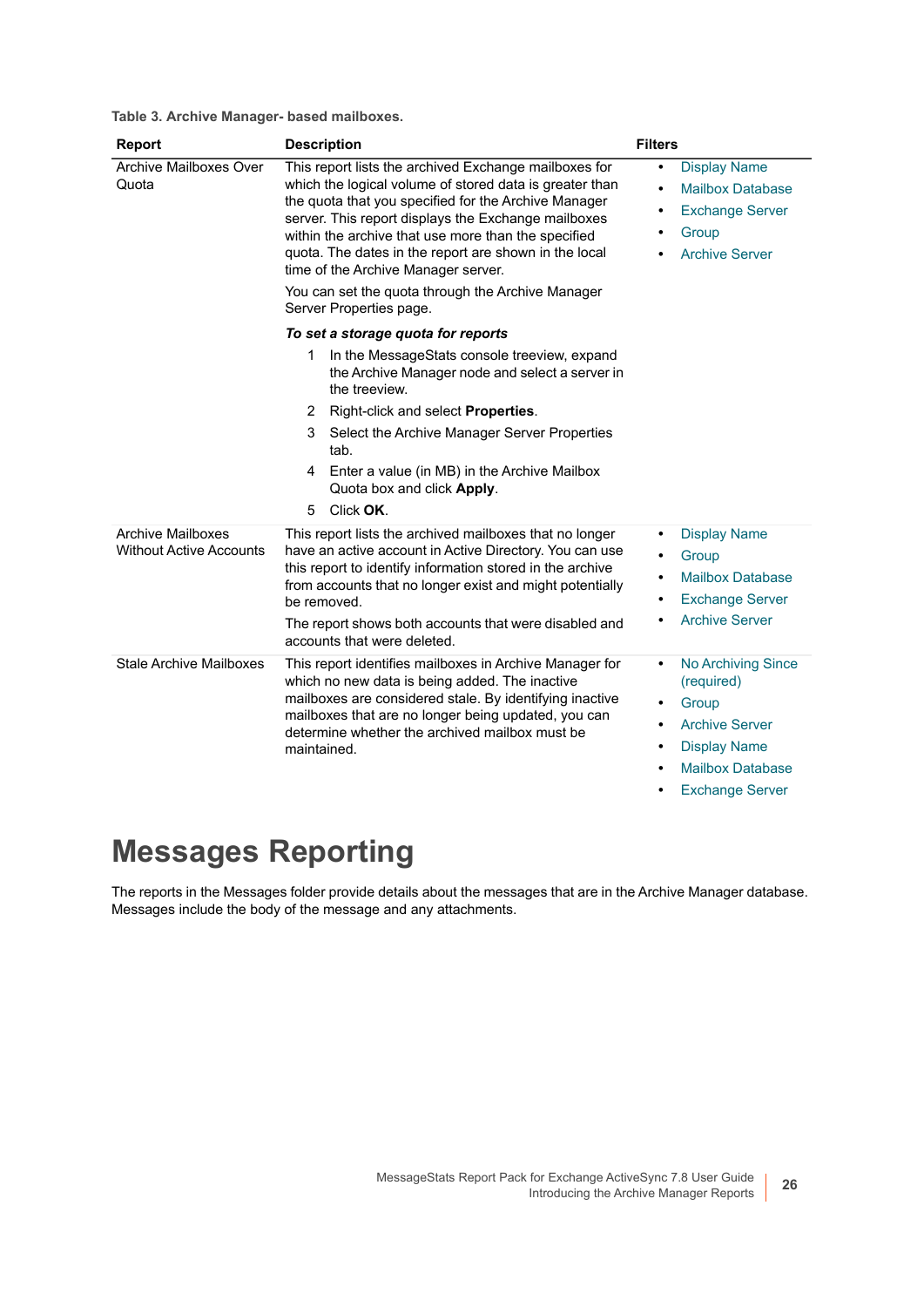**Table 4. Archive Manager message reports.**

<span id="page-26-5"></span><span id="page-26-1"></span>

| <b>Report</b>                | <b>Description</b>                                                                                                                                                                                                                                                                                                                                                                                                                                                                                                                | <b>Filters</b>                                                                                                                        |
|------------------------------|-----------------------------------------------------------------------------------------------------------------------------------------------------------------------------------------------------------------------------------------------------------------------------------------------------------------------------------------------------------------------------------------------------------------------------------------------------------------------------------------------------------------------------------|---------------------------------------------------------------------------------------------------------------------------------------|
| Storage Usage by Messages    | This report shows the amount of physical storage used<br>by the archived messages. Messages are defined as<br>including both the body of a message and any<br>attachments.<br>The report provides information about the amount of<br>storage that is used for messages in an Archive Manager<br>database. It shows the volume and number of messages<br>that are archived. You can view trend information for<br>report periods greater than a single day.<br>Dates are shown in the local time of the Archive Manager<br>server. | Date<br>$\bullet$<br><b>Trend and</b><br>$\bullet$<br><b>Forecast Options</b><br><b>Display Options</b><br>٠<br><b>Archive Server</b> |
| Messages Larger than X MB    | This is a real-time report.<br>This report provides information about messages that<br>are larger than the value that you specify in the report<br>filter. The default value is 10 MB. The message list<br>includes the number of messages and the volume of<br>messages.                                                                                                                                                                                                                                                         | <b>Larger Than</b><br>$\bullet$<br>(MB)<br><b>Archive Server</b><br>(required)                                                        |
| <b>Top Accessed Messages</b> | This is a real-time report.                                                                                                                                                                                                                                                                                                                                                                                                                                                                                                       | <b>Select Top</b><br>$\bullet$                                                                                                        |
|                              | This report provides a list of the most frequently<br>accessed messages in the Archive Manager database. It<br>provides the message ID, the number of times the<br>message was accessed, and the message size. You can<br>use the report to determine if there are messages that<br>should probably not be archived. The report is limited to<br>5000 records.                                                                                                                                                                    | <b>Archive Server</b><br>(required)                                                                                                   |
| Old Messages                 | This is a real-time report.                                                                                                                                                                                                                                                                                                                                                                                                                                                                                                       | Messages Older<br>$\bullet$                                                                                                           |
|                              | This report allows you to identify the logical volume in the<br>archive of messages that are older than the date you<br>specified. Message volume includes both the message<br>body and any attachments. You can also see the number<br>of old messages in the archive.                                                                                                                                                                                                                                                           | Than (required)<br><b>Archive Server</b><br>٠<br>(required)                                                                           |

# <span id="page-26-4"></span><span id="page-26-2"></span><span id="page-26-0"></span>**Attachment Reporting**

Reports in this folder provide size and usage information about the attachments that are in the Archive Manager database.

**Table 5. Archive Manager attachment reports.**

<span id="page-26-3"></span>

| Report                          | <b>Description</b>                                                                                                                                                                                                                                                                                    | <b>Filters</b>                                                                                                                     |
|---------------------------------|-------------------------------------------------------------------------------------------------------------------------------------------------------------------------------------------------------------------------------------------------------------------------------------------------------|------------------------------------------------------------------------------------------------------------------------------------|
| Storage Usage by<br>Attachments | This report shows the physical amount of storage that is<br>used by attachments on the Archive Manager server.<br>You can see the number of attachments that are stored<br>and the physical amount of space (MB) used by stored<br>attachments for the selected Archive Manager database<br>instance. | Date<br>٠<br><b>Trend and</b><br>$\bullet$<br><b>Forecast Options</b><br><b>Display Options</b><br>٠<br><b>Archive Server</b><br>٠ |
|                                 | The report provides a graph that shows attachment<br>physical volume by Archive server and charts the<br>attachment volume trends. Dates are shown in the local<br>time of the Archive Manager server.                                                                                                |                                                                                                                                    |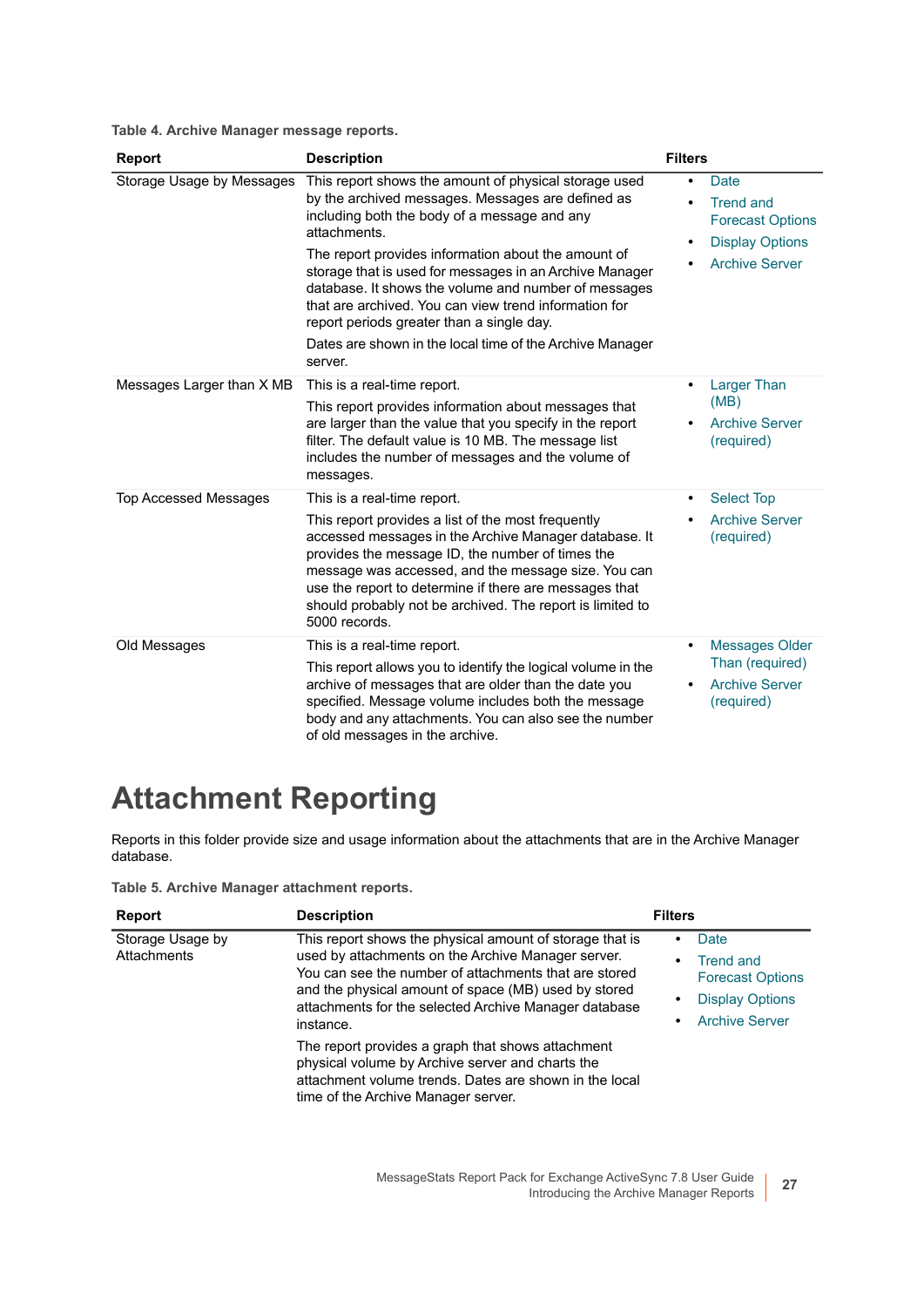**Table 5. Archive Manager attachment reports.**

<span id="page-27-3"></span><span id="page-27-2"></span><span id="page-27-1"></span><span id="page-27-0"></span>

| Report                        | <b>Description</b>                                                                                                                                                                                                                                                                                                                        | <b>Filters</b>                                           |
|-------------------------------|-------------------------------------------------------------------------------------------------------------------------------------------------------------------------------------------------------------------------------------------------------------------------------------------------------------------------------------------|----------------------------------------------------------|
| Attachment Types Stored       | This report provides a breakdown of the attachment file<br>types that are stored in the archive. It provides an item<br>count for each type, the volume amount, and shows<br>what percentage of total attachment storage the specific<br>type represents.<br>The report groups the attachment information by Archive<br>Manager instance. | <b>Archive Server</b><br>$\bullet$                       |
| Senders of Attachments by     | This is a real-time report.                                                                                                                                                                                                                                                                                                               | Date<br>٠                                                |
| Type                          | This report provides a view of the users who are sending                                                                                                                                                                                                                                                                                  | <b>File Type</b>                                         |
|                               | files with specific attachment types. Since this report<br>requires searching the Archive Manager database<br>directly, it is recommend that it be run as a subscription.                                                                                                                                                                 | <b>Archive Server</b><br>$\bullet$<br>(required)         |
| <b>Top Attachment Senders</b> | This report allows you to identify the users who sent the<br>most attachments that are stored in the archive<br>database as of the time of the gathering. You can view<br>storage activity data for a specific day or over a specified<br>period of time. Dates are shown in the local time of the<br>Archive Manager server.             | Date<br>$\bullet$                                        |
|                               |                                                                                                                                                                                                                                                                                                                                           | <b>Display Options</b><br>٠                              |
|                               |                                                                                                                                                                                                                                                                                                                                           | <b>Display Name</b><br>٠                                 |
|                               |                                                                                                                                                                                                                                                                                                                                           | <b>Mailbox</b><br>$\bullet$<br><b>Database</b>           |
|                               |                                                                                                                                                                                                                                                                                                                                           | <b>Exchange Server</b><br>$\bullet$                      |
|                               |                                                                                                                                                                                                                                                                                                                                           | <b>Select Top</b><br>$\bullet$                           |
|                               |                                                                                                                                                                                                                                                                                                                                           | <b>Trend and</b><br>$\bullet$<br><b>Forecast Options</b> |
|                               |                                                                                                                                                                                                                                                                                                                                           | Group<br>٠                                               |
|                               |                                                                                                                                                                                                                                                                                                                                           | <b>Archive Server</b><br>٠                               |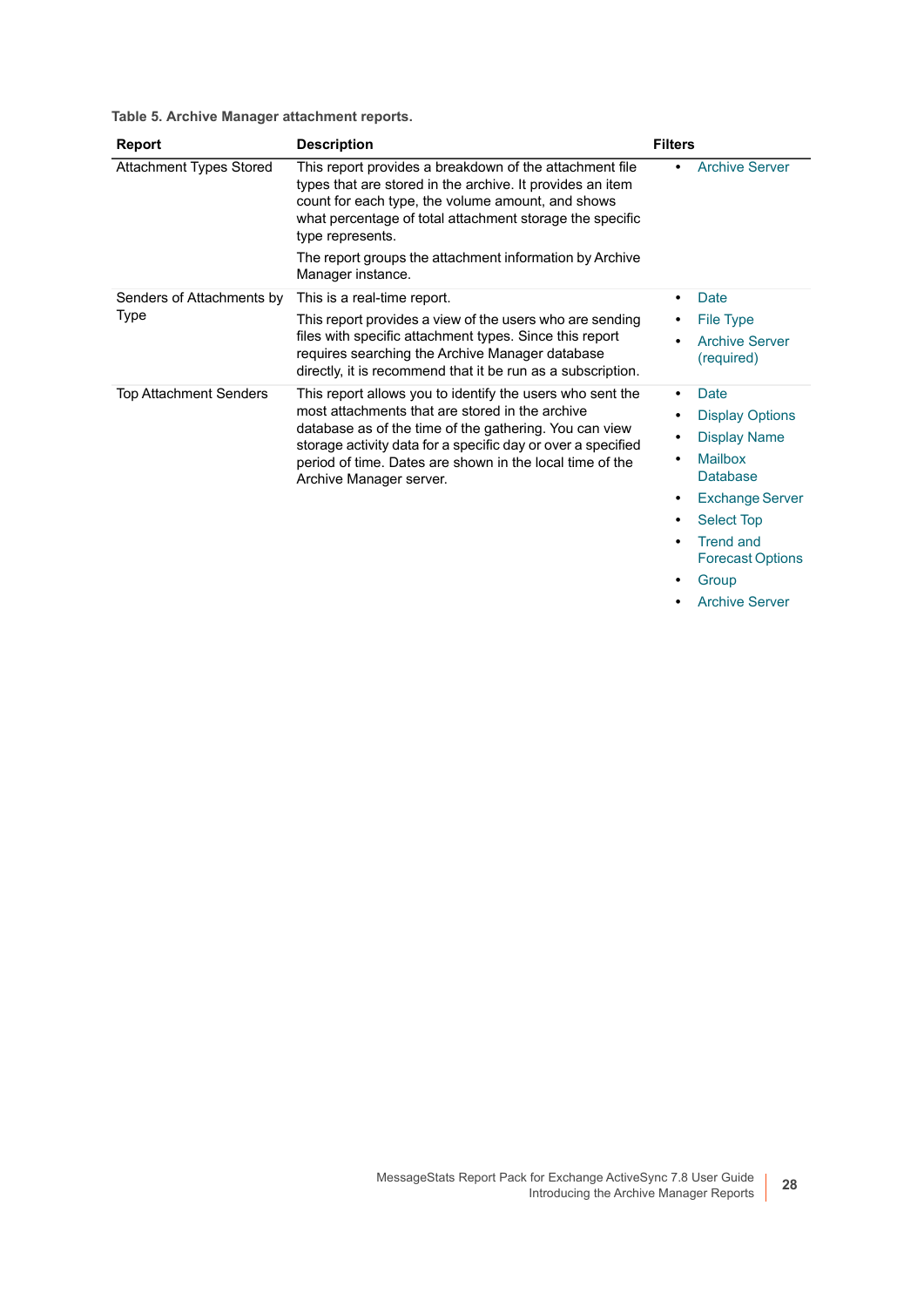# **Report Filter Definitions**

<span id="page-28-0"></span>The report filter definitions provide information about the various filter settings that you can use to define the information that appears in reports.

|   | В |  |   |                | G |  |
|---|---|--|---|----------------|---|--|
| M | N |  | R | $\bullet$<br>G |   |  |

### **A**

### <span id="page-28-1"></span>**Archive Server**

Used to select the Archive Manager Server instance to which the Exchange message information is being archived.

#### **ACE Account Name**

Allows you to reduce the number of access control entries (ACEs) reported in mailbox access control lists (ACLs) by using the "is in" or "not in" parameter to select or exclude specific user accounts.

#### **ACE Inherited**

Allows you to either include or exclude inherited ACEs in mailbox ACLs in security reports.

#### <span id="page-28-2"></span>**Aggregation Options**

Allows you to view the logical volume or the physical storage for the messages and attachments stored on the Archive Manager server:

**Logical Volume:** Shows the logical volume of messages and attachments. For example, if two messages in a mailbox contain the same attachment, the logical attachment volume would count two attachments but the physical count would show one, since only one instance of the physical attachment is stored in Archive Manager. Logical volume reflects the volume that would be shown in Exchange if the messages and attachments were viewed in a mail client such as Outlook.

**Physical Storage:** Shows the physical storage used on the Archive Manager server by a specific user mailbox or Archive Manager group. Since Archive Manager stores a single copy of messages and attachments, and uses compression technology to further reduce storage use, physical storage is typically less than logical volume.

### <span id="page-28-3"></span>**B**

#### **Body Keyword**

A space-delimited list of keywords used to search the body of items in mailbox databases.

### <span id="page-28-4"></span>**C**

### **Connector**

Restricts the report content to the server connectors that you specify.

#### **Container/Organizational Unit**

Restricts the report content to the container or organizational unit that you specify.

#### **Custom Recipient**

Restricts the report content to the custom recipient that you specify.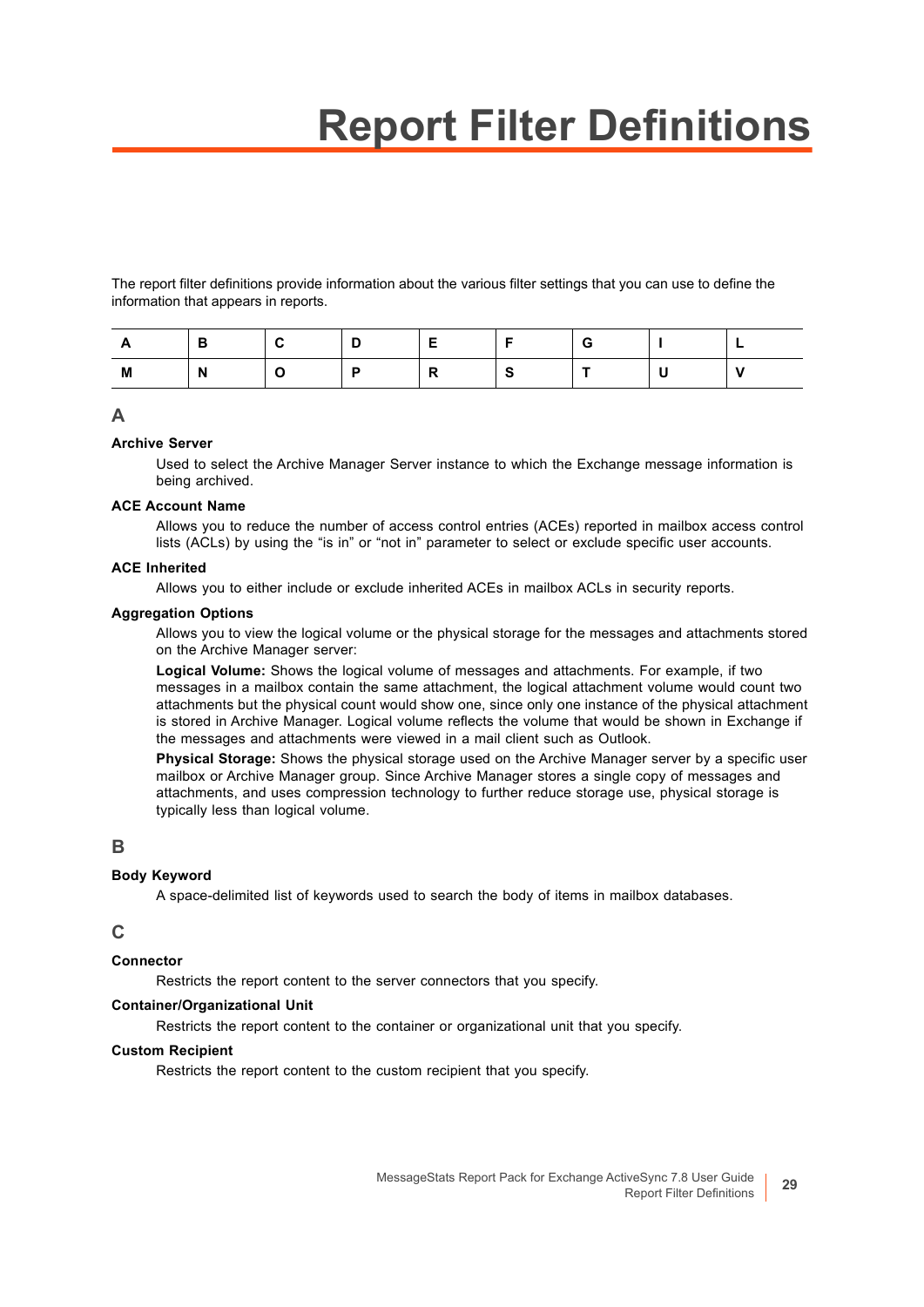<span id="page-29-2"></span>**Date**

Restricts the report content to the date range that you specify.

#### **Date/Time Display**

Determines whether you want date and time data to appear in UTC or local server time.

#### **Department**

Restricts the report content to the business department that you specify.

**Note:** Ensure that the Department attribute is defined for each mailbox account. If the attribute is not defined, null or blank record sets appear in the report and aggregated departmental information may not be accurate. The Department attribute must be defined using Microsoft Exchange.

#### **Destination Organization**

Restricts the report content to the destination Exchange organization that you specify.

#### **Destination Region**

Restricts the report content to the destination region that you specify.

**Note:** The Region filter list may contain <NULL> as an option. This is valid option, as some servers in our Exchange organization may not be specifically assigned to a region. If you select <NULL>, the report contains all servers not assigned to a region.

#### **Destination Routing Group**

Restricts the report content to the destination routing group that you specify.

#### **Destination Server**

Restricts the report content to the destination server that you specify.

#### **Destination Server Roles**

Restricts the report content to the destination servers with the role that you specify.

#### **Detail Level**

Restricts the report content to the detail that you select: **Summary** indicates that you want to include only aggregated data. **Daily** indicates that you want detailed records grouped by day.

#### <span id="page-29-0"></span>**Display Name**

The "friendly" name used to identify the user in Archive Manager. Restricts the report content to the Display Name that you specify.

#### <span id="page-29-3"></span>**Display Options**

Display Options define the components you want to include on the report:

**Data and Graph** presents a graph at the top of the report followed by a corresponding data table.

**Data Only** presents data table and suppresses the graph view.

**Graph Only** presents a graph and suppresses the corresponding data table.

#### **Display Threshold**

Indicates whether you want to include thresholds on your graphs. By default, threshold lines are not included. To enable threshold lines on the graphs, click **Yes**. For information about thresholds, see the *Quest MessageStats Administrators Guide*.

#### **Distribution List**

Restricts the report content to the distribution list that you specify.

#### **Domain**

Restricts the report content to the domain that you specify.

#### <span id="page-29-5"></span>**E**

#### <span id="page-29-1"></span>**Exchange Server**

Restricts the report to a specific Exchange server that contains mailboxes that can be archived by Archive Manager.

<span id="page-29-4"></span>**D**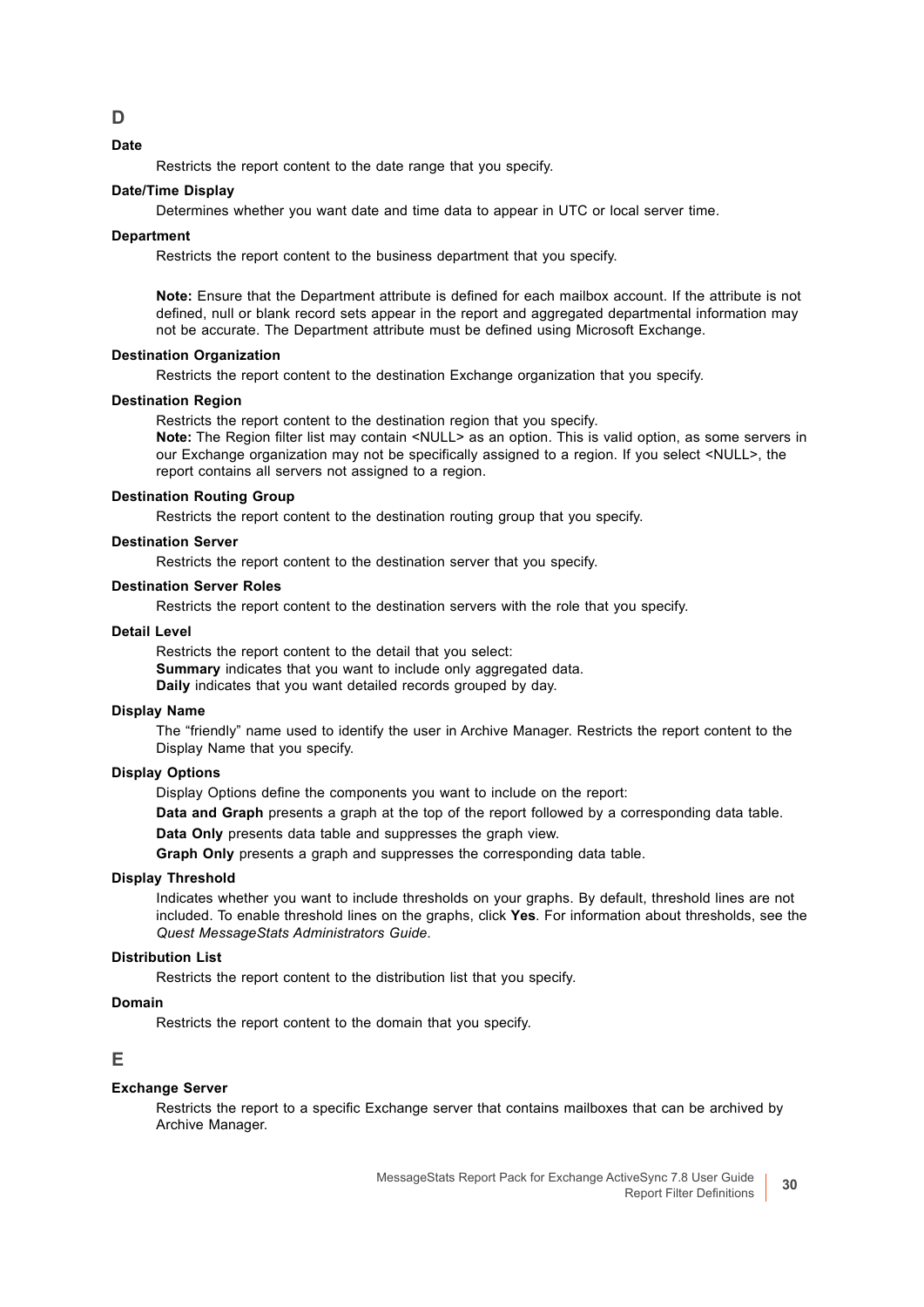#### **Exchange/Lync Server**

Restricts the report to a specific Exchange server or a Lync/Skype for Business server that contain either mailboxes or users that can be archived by Archive Manager.

### <span id="page-30-4"></span>**F**

#### **File Extension**

The file extension (such as .doc or .xls) of an attachment to an item in a mailbox database.

#### **File Name Keyword**

A space-delimited list of keywords used to search the filenames of attachment of items in mailbox databases.

#### <span id="page-30-3"></span>**File Type**

Used to restrict reported data to include only files with the file extension that you specified.

#### **Folder**

Restricts the report content to the public folder that you specify.

#### **Folder Path**

Restricts the report content to the public folder path that you specify.

### <span id="page-30-8"></span>**G**

#### <span id="page-30-1"></span>**Group**

Archive Manager has two types of groups: **Directory Groups—**These are automatically generated by the directory service to which Archive Manager is connected (such as Active Directory Security and Distribution Groups). **Archive Manager Groups—**These are created within Archive Manager.

### <span id="page-30-5"></span>**I**

#### **Item Class**

MAPI-based classification of items contained in a mailbox database. Examples include IPM.NOTE and IPM.POST.

#### **Item Date**

The delivery date for an item in a mailbox database.

#### **Internal Namespace**

Restricts the report content to the internal namespace that you specify.

#### <span id="page-30-6"></span>**L**

#### <span id="page-30-2"></span>**Larger Than (MB)**

Filters the size of the messages that are reported.

#### **Last Logon Date (UTC)**

Restricts the report content to the last logon date (when a user logged on to a mailbox) that you specify.

#### **Login Name**

The email address or user name that the user will use to log into Archive Manager.

#### <span id="page-30-7"></span>**M**

### **Mailbox Email**

Restricts the report content to the mailbox email address that you specify.

#### <span id="page-30-0"></span>**Mailbox Database**

Restricts the report contents to mailboxes in the selected Exchange mailbox database.

#### **Mailbox DN**

Restricts the report content to the mailbox distinguished name that you specify.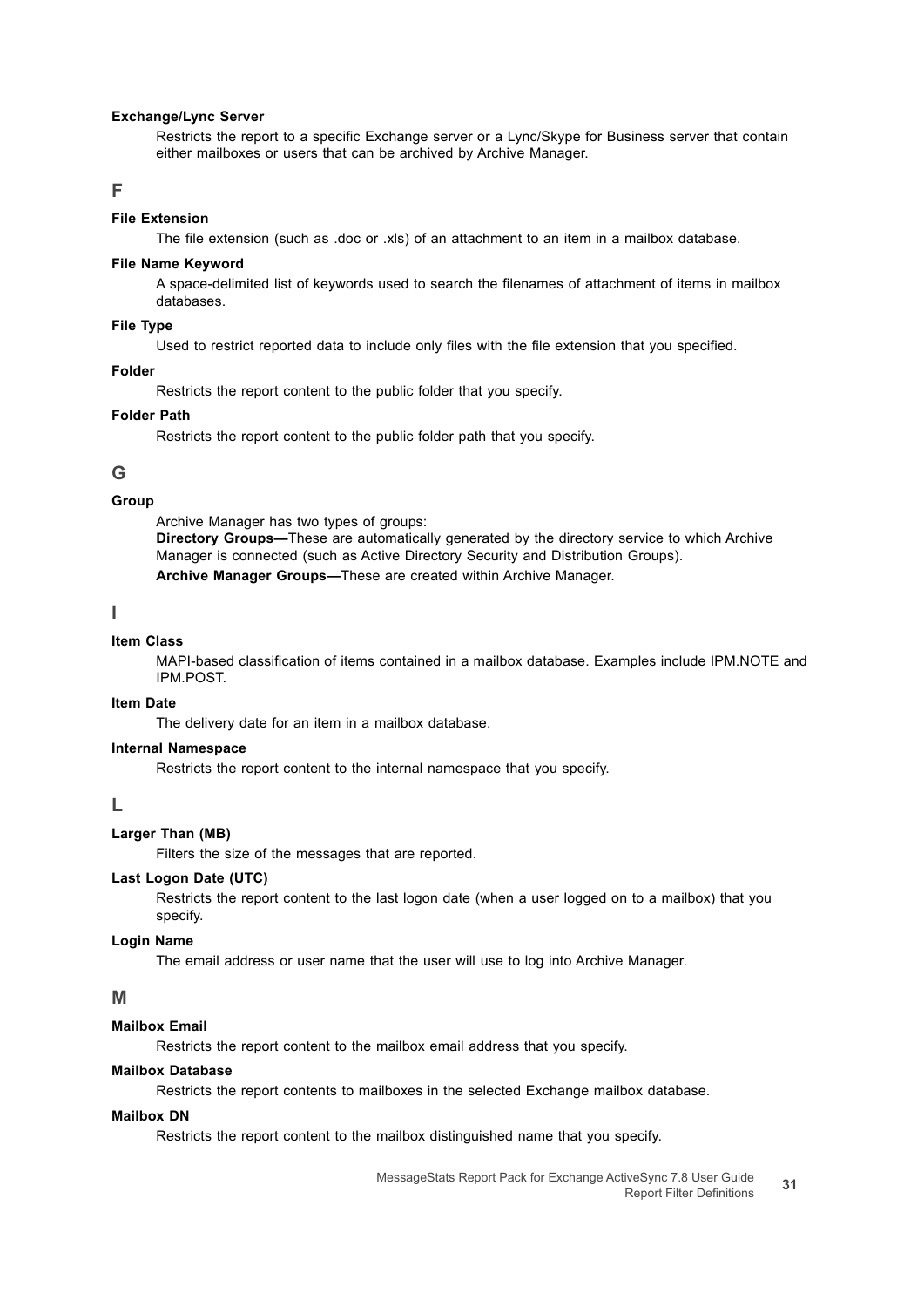#### **Mailbox Server**

Restricts the report content to the mailbox server that you specify.

#### <span id="page-31-1"></span>**Messages Older Than**

Restricts the report results to messages that are older than the date that you specified.

#### <span id="page-31-2"></span>**N**

#### <span id="page-31-0"></span>**No Archiving Since**

Used to specify a date from which Archive Manager has not processed any messages for the mailbox.

#### **Number of Mailboxes**

Restricts the report content to stores with the number of mailboxes that you specify.

#### <span id="page-31-3"></span>**O**

#### **Organization**

Restricts the report content to the Exchange organization that you specify.

#### **Originating Organization**

Restricts the report content to the originating Exchange organization that you specify.

#### **Originating Region**

Restricts the report content to the originating region that you specify.

**Note:** The Region filter list may contain <NULL> as an option. This is valid option, as some servers in our Exchange organization may not be specifically assigned to a region. If you select <NULL>, the report contains all servers not assigned to a region.

#### **Originating Routing Group**

Restricts the report content to the originating routing group that you specify.

#### **Originating Server**

Restricts the report content to the originating server that you specify.

#### **Originating Server Roles**

Restricts the report content to the originating servers with the role that you specify.

#### **Originator**

Restricts the report content to the mail originator.

#### <span id="page-31-4"></span>**P**

### **Period**

Restricts the report content to aggregations for the period of time that you specify. You can restrict the report content to the most recent week, month, or quarter.

**Note:** You must have data for at least part of the period you select. The week, month, and quarter periods are absolute, based on the last completed period.

#### **Public Folder**

Restricts the report content to the public folder that you specify.

### <span id="page-31-5"></span>**R**

#### **Recipient**

Restricts the report content to the mail recipient.

#### **Recipients**

Restricts the report content to the mail recipients.

#### **Region**

Restricts the report content to the region that you specify.

*Note:* Regions must be defined in the MessageStats Console. For information about regions, please see the *Quest MessageStats Administrator Guide*.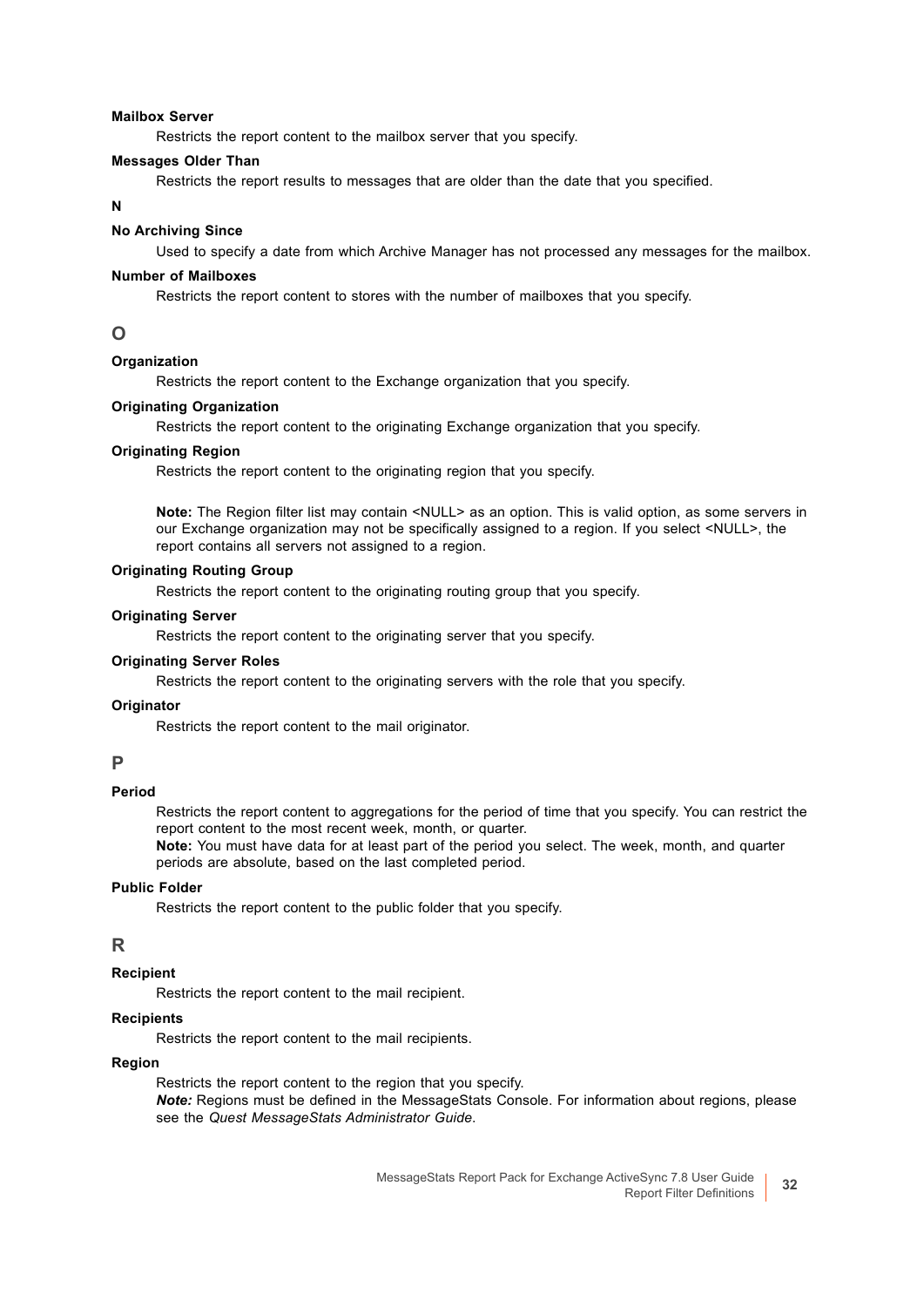#### **Replica Region**

Restricts the report content to the specified region where the public folder replica exists. **Note:** Regions must be defined in the MessageStats Console. For information about regions, please see the *Quest MessageStats Administrator Guide*.

#### **Replica Routing Group**

Restricts the report to the replica routing group that you specify.

#### **Replica Server**

Restricts the report content to the replica server that you specify.

#### **Replica Server Roles**

Restricts the report content to the replica server roles that you specify.

#### **Role**

Restricts the report to display only users that are assigned the role that you specify. Roles are used with public folders to assign the permission levels that you want.

#### **Routing Group**

Restricts the report content to the routing group that you specify.

### <span id="page-32-3"></span>**S**

#### <span id="page-32-2"></span>**Search Criteria**

This is the text (keywords) that the user enters when performing an email search in Archive Manager.

#### <span id="page-32-1"></span>**Select Top**

Restricts the report content to the number of records that you specify. **Note:** When you select a number greater than 50, be aware that MessageStats Reports displays a maximum of 50 records in a graph, but displays unlimited records in a table.

#### **Server**

Restricts the report content to the servers you specify.

#### **Server Roles**

Restricts the report content to the server roles you specify. By selecting a server role filter, you can ensure that the reports contain comparable servers or comparable data. The report content is not skewed by a single server that is not comparable to other servers.

You must manually identify server roles in the MessageStats Console using the Server Roles tab of the Server Properties dialog box. For more information, please see the *Quest MessageStats Administrator Guide*.

#### **Server Store Distinguished Name**

Restricts the report content to the distinguished name of the server store that you select.

#### <span id="page-32-0"></span>**Show Lists**

Indicates if you want to show hidden distribution lists on the report. **All** includes both hidden and non hidden distribution lists. **Hidden** includes only hidden distribution lists. **Non Hidden** includes no hidden distribution lists.

#### **Show Mailboxes**

Indicates if you want to show hidden mailboxes on the report. **All** includes both hidden and non hidden mailboxes. **Hidden** includes only hidden mailboxes. **Non Hidden** includes no hidden mailboxes.

#### **Show Recipients**

Indicates if you want to show hidden custom recipients on the report. **All** includes both hidden and non hidden custom recipients. **Hidden** includes only hidden custom recipients. **Non Hidden** includes no hidden custom recipients.

#### **Size (KB)**

Restricts the report content to the message size that you specify.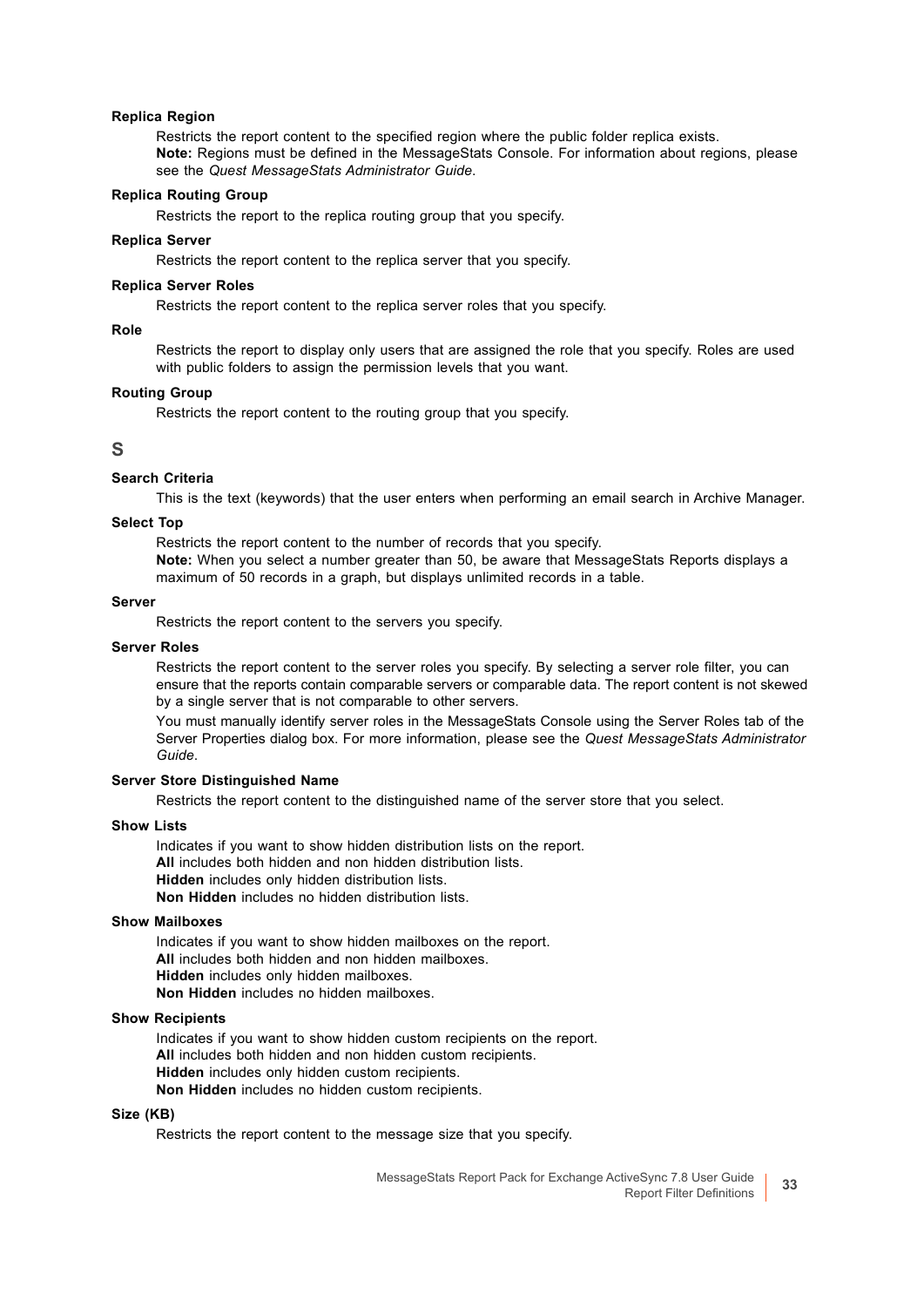#### **Source**

Restricts the report content to the data source that you specify.

#### **Source Organization**

Restricts the report content to the originating Exchange organization that you specify.

#### **Source Region**

Restricts the report content to the originating region that you specify.

#### **Source Routing Group**

Restricts the report content to the originating routing group that you specify.

#### **Source Server**

Restricts the report content to the originating Exchange server that you specify.

#### **Status**

Restricts the report content to the gathering status that you specify.

#### **Store Size (MB)**

Restricts the report content to the store size that you specify.

#### **Subject Keyword**

Restricts the report content to the audit text that you specify. The Subject Keyword filter lets you narrow the report content to one or more of the text strings that you identified using the Subject Audit Management function. If you do not select a specific Subject Keyword, the report includes all audited subject text strings, grouped by the text string.

For more information please see the *Quest MessageStats Administrator Guide*.

### <span id="page-33-1"></span>**T**

#### **Total % Volume Used**

Restricts the report content to the used volume percentage that you specify.

#### **Total Received**

Restricts the report content to the internal namespaces that have received a higher total number of messages than the number that you specify.

#### **Total Received (MB)**

Restricts the report content to the internal namespaces that have received a higher total volume of messages than the number that you specify.

#### **Total Recipients**

A list of recipients of an item in a mailbox database.

#### **Total Stores (MB)**

Restricts the report content to the size of the volume that you specify.

#### **Total Volumes (MB)**

Restricts the report content to the volume of the message stores that you specify.

#### <span id="page-33-0"></span>**Trend and Forecast Options**

Indicates your graph display preference for the report. **Display Neither** suppresses both trend lines and forecasts. **Trend Only** includes trend lines, but not forecasts. **Trend and Forecast** includes both trend lines and forecasts.

### <span id="page-33-2"></span>**U**

### **User**

Restricts the report content to the user account that you specify.

#### **User Name**

Restricts the report content to the user name that you specify.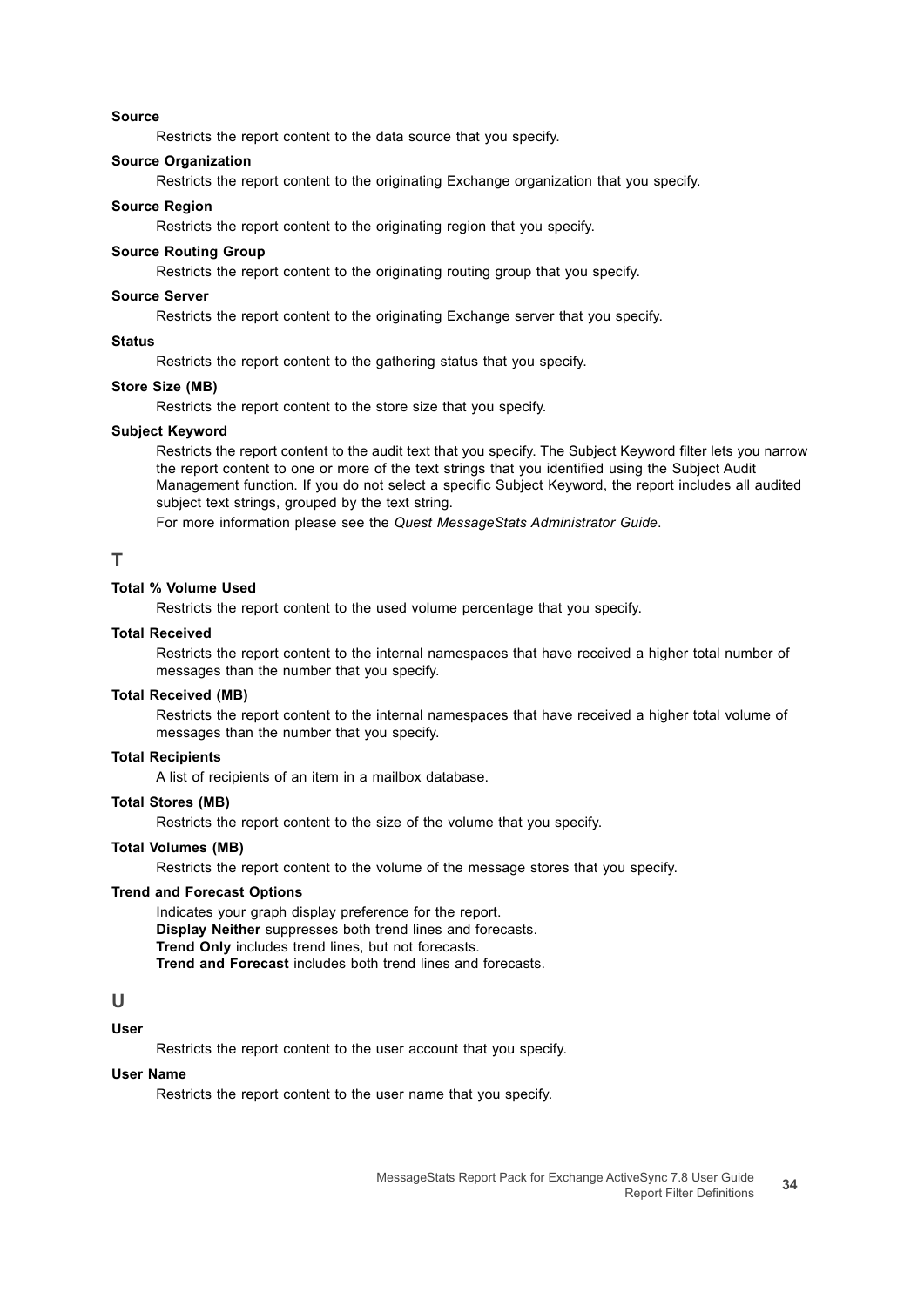### **Volume**

<span id="page-34-0"></span>**V**

Restricts the report content to the volume that you specify.

### **Volume % Used**

Restricts the report content to the volumes with the percentage of used space that you specify.

#### **Volume Size (MB)**

Restricts the report content to the volume size that you specify.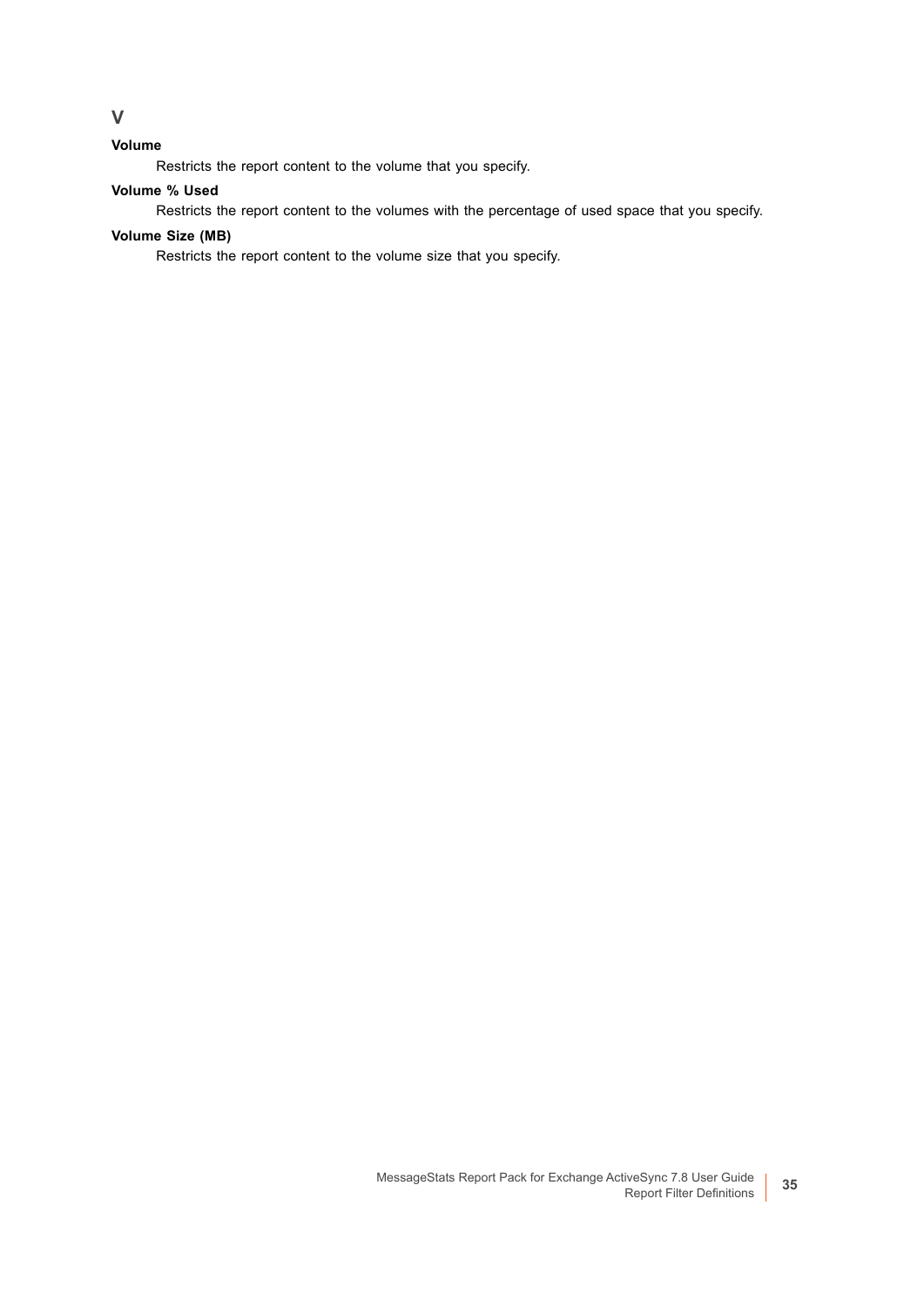<span id="page-35-0"></span>Quest provides software solutions for the rapidly-changing world of enterprise IT. We help simplify the challenges caused by data explosion, cloud expansion, hybrid datacenters, security threats, and regulatory requirements. We are a global provider to 130,000 companies across 100 countries, including 95% of the Fortune 500 and 90% of the Global 1000. Since 1987, we have built a portfolio of solutions that now includes database management, data protection, identity and access management, Microsoft platform management, and unified endpoint management. With Quest, organizations spend less time on IT administration and more time on business innovation. For more information, visit [www.quest.com](https://www.quest.com/company/contact-us.aspx).

# <span id="page-35-1"></span>**Technical support resources**

Technical support is available to Quest customers with a valid maintenance contract and customers who have trial versions. You can access the Quest Support Portal at [https://support.quest.com.](https://support.quest.com)

The Support Portal provides self-help tools you can use to solve problems quickly and independently, 24 hours a day, 365 days a year. The Support Portal enables you to:

- **•** Submit and manage a Service Request.
- **•** View Knowledge Base articles.
- **•** Sign up for product notifications.
- **•** Download software and technical documentation.
- **•** View how-to-videos.
- **•** Engage in community discussions.
- **•** Chat with support engineers online.
- **•** View services to assist you with your product.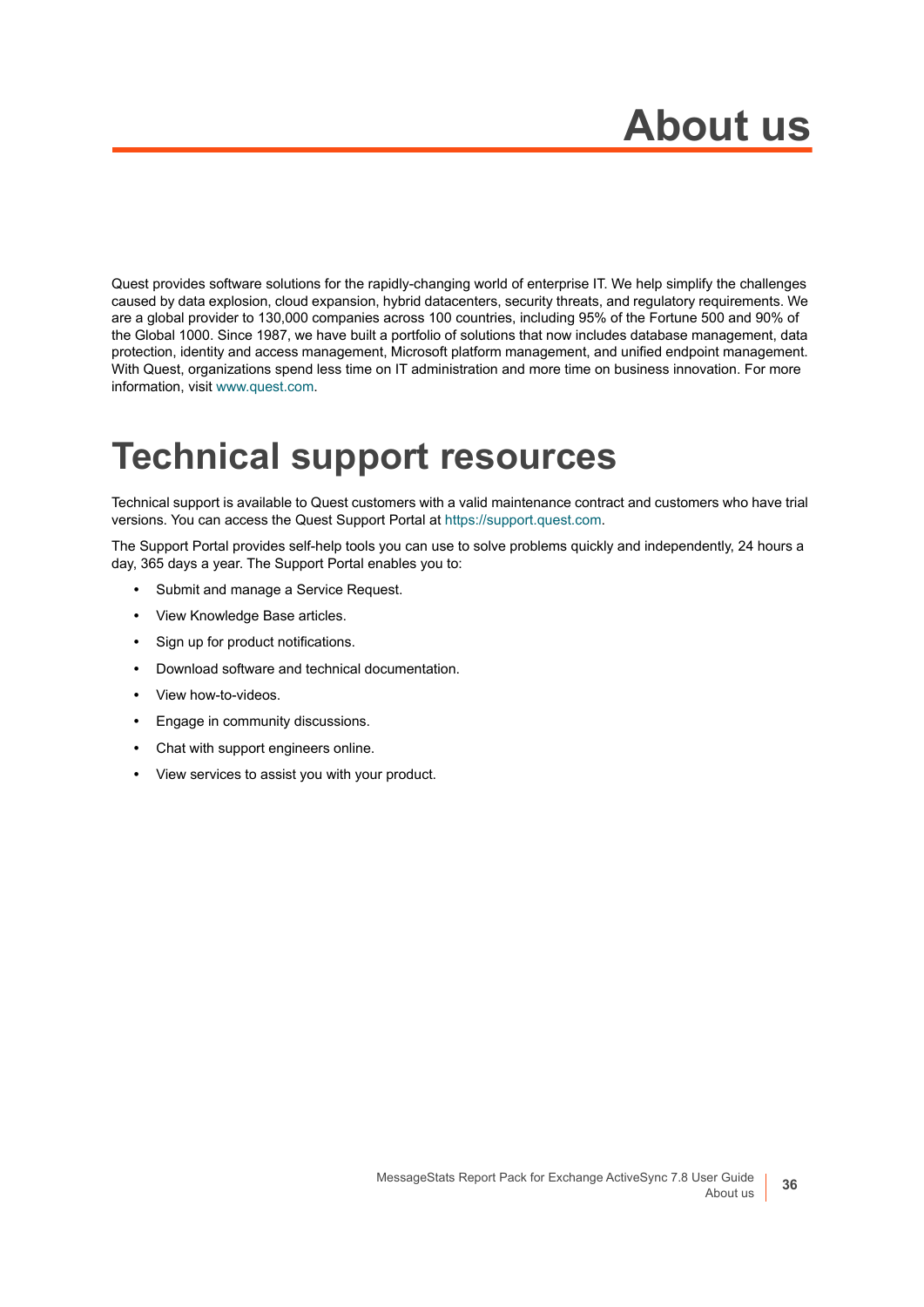## INDEX

### **A**

account permissions [required for installation, 8](#page-7-5) [required to run the report pack, 8](#page-7-6) accounts [identifying deleted or inactive](#page-25-1)  accounts, 26 Active Directory accounts [mailboxes without an associated,, 26](#page-25-1) activity reporting [daily amount stored by Archive](#page-22-1)  Manager server, 23 [daily messages stored, 27](#page-26-1) [identifying stale mailboxes, 26](#page-25-2) [last processed mailbox, 24](#page-23-1) [mailbox storage activity, 25](#page-24-0) [mailboxes not synchronized with](#page-23-2)  database, 24 [message processing rate, 24](#page-23-3) [most frequently accessed messages,](#page-26-2)  27 aging task [configuring for Archive Manager data,](#page-15-2)  16 Archive Manager Exchange servers processed by, Lync/Skype for Business servers [containing store-enabled users,](#page-20-1)  21 [Lync/Skype for Business servers](#page-20-1)  processed by,, 21 Archive Manager reports [descriptions of, 19–](#page-18-3)[28](#page-27-0) [viewing, 18](#page-17-1) Archive servers [comparing data for, 20](#page-19-2) [reporting configured data loaders, 22](#page-21-0) [archived, 21](#page-20-2) attachment storage [attachment types archived, 28](#page-27-1) attachment types

[most often sent, 28](#page-27-2) attachments [amount stored in archive, 27](#page-26-3) [calculating savings for, 23](#page-22-2) [viewing senders of archived](#page-27-3)  attachments, 28

### **B**

best practices [for an initial gathering, 15](#page-14-3)

### **C**

[configuring an Archive Manager aging task,](#page-15-2)  16 connection [setting link to SQL database, 11](#page-10-3) cost savings [calculating for attachment storage, 23](#page-22-2)

### **D**

data aging [job history, 17](#page-16-2) data loaders [reporting details for, 22](#page-21-0) database [connecting to SQL database, 11](#page-10-3) [reporting connection string](#page-21-1)  information, 22 [role memberships required for, 13](#page-12-0) [SQL rights required, 8](#page-7-7) database role memberships [required for connection, 8,](#page-7-8) [13](#page-12-1) date ranges [collecting data for, 15](#page-14-3) deleted accounts [identifying, 26](#page-25-1) [deleting Archive Manager object data, 17](#page-16-3) [deleting Archive Manager report data, 17](#page-16-4)

**37**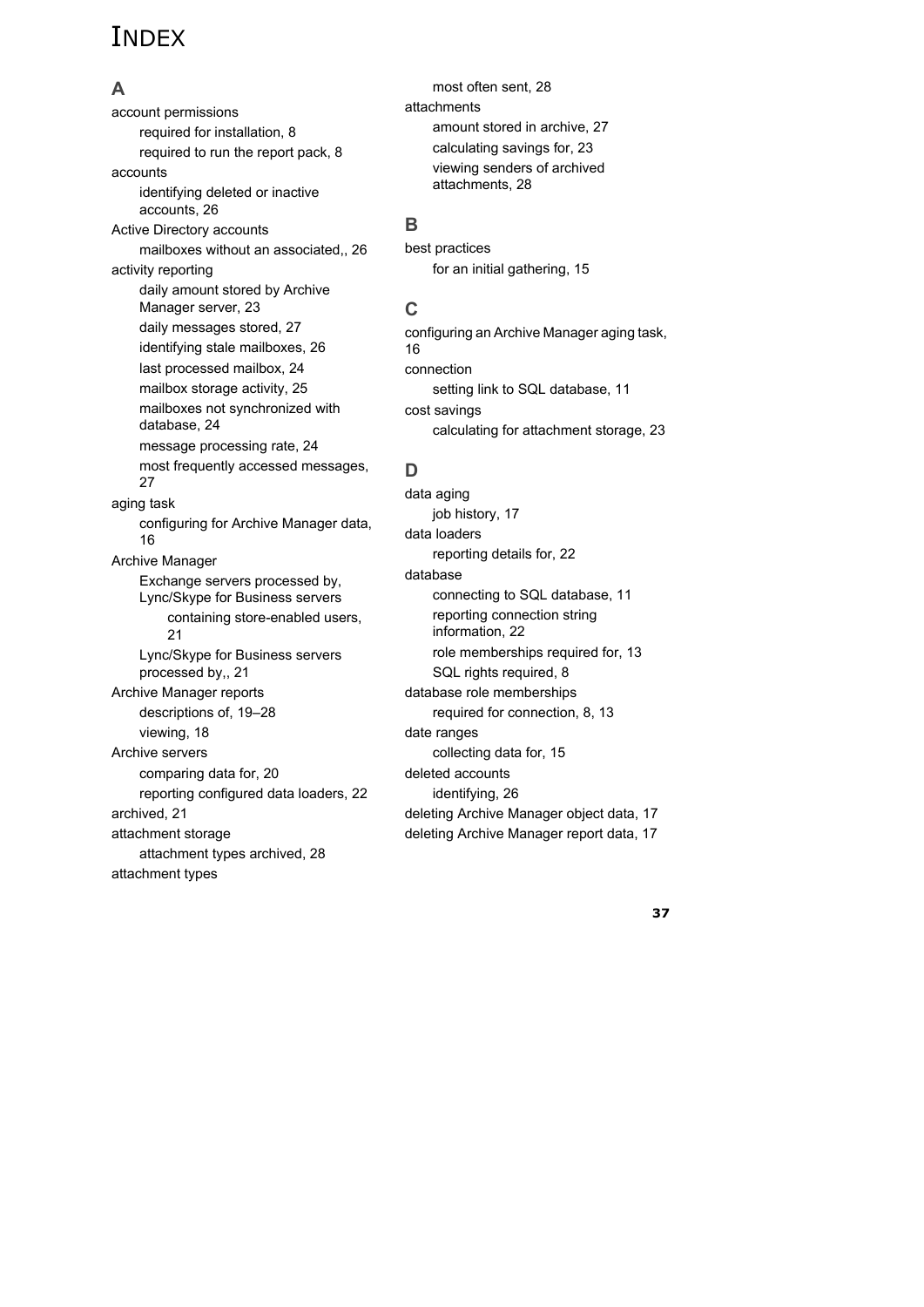### **E**

Exchange mailboxes [being archived, 21](#page-20-2) Exchange servers [containing store-enabled mailboxes, 21](#page-20-1) [processed by Archive Manager, 23](#page-22-3) executive summary [viewing for Archive Manager, 20](#page-19-2)

### **G**

gathering tasks [creating for Archive Manager server, 15](#page-14-4) [viewing server membership for, 15](#page-14-5) groups [storage use by, 25](#page-24-1)

### **H**

historical data [collecting from Archive Manager database, 15](#page-14-3)

### **I**

initial gathering [best practices for, 15](#page-14-3) installation [requirements for, 7](#page-6-2) installation types [supported by report pack, 8](#page-7-9)

### **J**

Japanese [database requirements for, 7](#page-6-3)

### **K**

keyword searches [in Archive Manager database, 23](#page-22-4) Korean [database requirements for, 7](#page-6-4)

### **L**

Lync/Skype for Business servers [containing users set for store management, 23](#page-22-3) [processed by Archive Manager, 23](#page-22-3)

### **M**

mail servers [containing mailboxes set for store management,](#page-22-3)  23 mailbox quotas [property page used to set, 14](#page-13-2) mailboxes [currently being archived, 21](#page-20-2)

[not currently set for archiving, 22](#page-21-2) [not recently processed, 24](#page-23-2) [reporting security roles for, 22](#page-21-3) [specifying quota value for, 14](#page-13-3) [storage use over time, 25](#page-24-0) [stored data exceeds quota, 26](#page-25-3) [viewing inactive mailboxes, 26](#page-25-2) [viewing last processed mailbox, 24](#page-23-1) [without Active Directory accounts, 26](#page-25-1) mailboxes.users [hourly processing data, 24](#page-23-3) messages [amount of storage used by,, 27](#page-26-1) [logical volume used by old messages, 27](#page-26-4) [most frequently accessed, 27](#page-26-2) [number of large messages stored, 27](#page-26-5) [processed on hourly basis, 24](#page-23-3) [reporting policies for, 22](#page-21-4) [reporting retention policies for, 22](#page-21-5) MMC console [report pack component, 5](#page-4-1)

### **O**

Object data [deleting, 17](#page-16-3)

### **P**

performance [determining for Exchange Store Manager \(ESM\),](#page-23-1)  24 [effect of real-time reports, 19](#page-18-4) permissions [reporting Archive Manager security roles, 22](#page-21-3) [required for installation, 8](#page-7-5) [required to run the report pack, 8](#page-7-6) policies [reporting for archive retention, 22](#page-21-5) [reporting for message handling, 22](#page-21-4)

### **Q**

quotas [changing for mailbox, 14](#page-13-2) [entering a value for mailboxes, 14](#page-13-3) [mailboxes over quota, 26](#page-25-3)

### **R**

real-time reports [definition of, 19](#page-18-4) Report data [deleting, 17](#page-16-4) reports